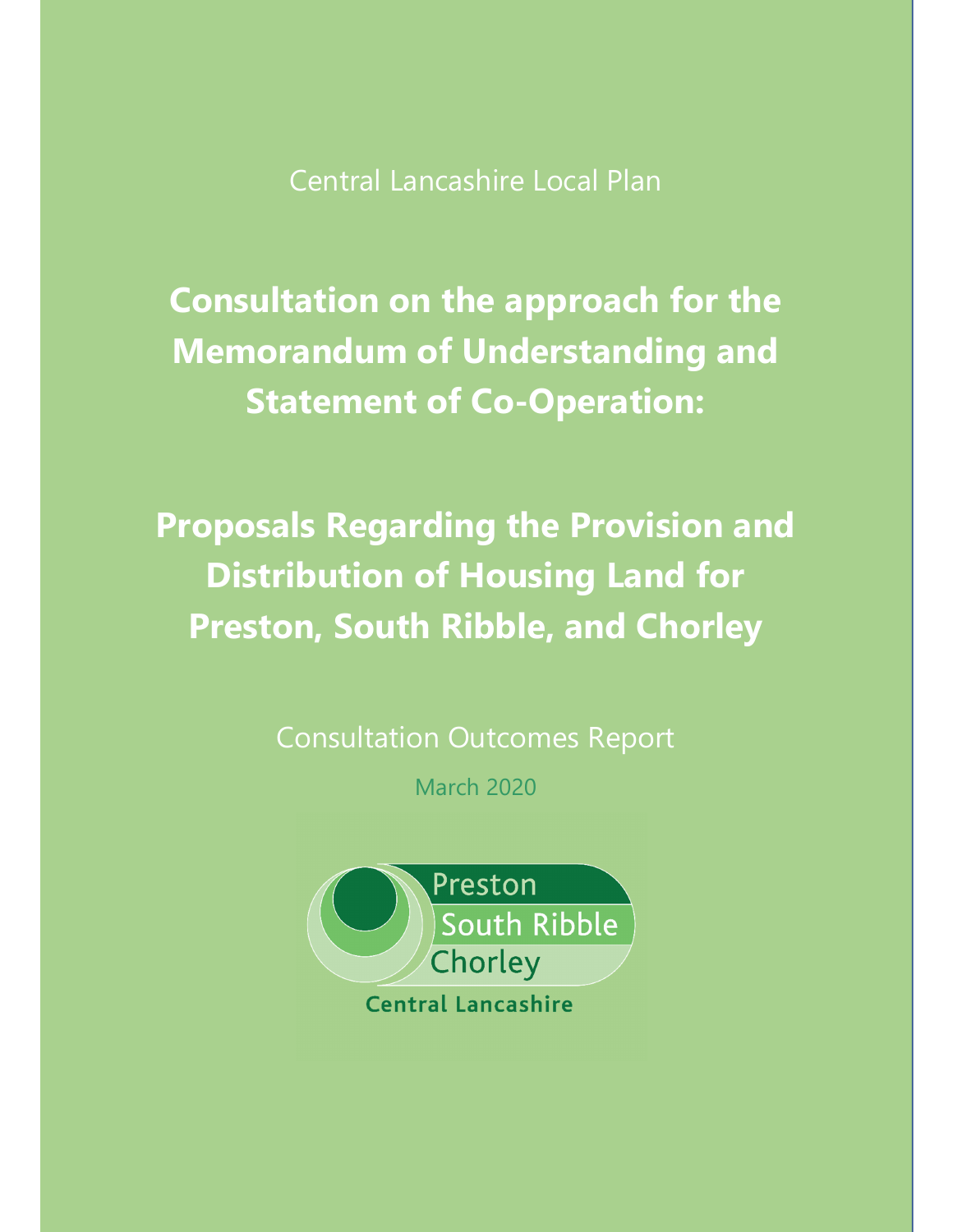# Introduction

- 1.1 The Central Lancashire Authorities of Preston City, South Ribble and Chorley are undertaking a review of the development plan(s) for the area and are working towards the preparation of a Joint Local Plan for Central Lancashire. This will be a single Planning document containing the Council's vision and objectives. It will set strategic and local development management policies and site allocations for future development across the three authorities. Once adopted, the Local Plan will guide the future growth and development in the Central Lancashire area and replace the Central Lancashire Core Strategy (adopted in 2012) and the Local Plans/Site Allocations and Development Management Policies of the 3 Central Lancashire Authorities (all adopted 2015).
- 1.2 The relevant development plan policy relating to the supply of housing in Central Lancashire (Central Lancashire Core Strategy Policy 4: Housing Delivery) was adopted in July 2012, and as such is over five years old.
- 1.3 Following the introduction of the Standard Housing Method in July 2018 for Local Housing Need by the government, the method for determining how the annual housing requirement is to be calculated has changed.

# Joint Memorandum of Understanding (MOU) and Statement of Cooperation (SOC)

- 1.4 The Central Lancashire Authorities (namely Preston City Council, South Ribble Borough Council and Chorley Council) propose to apply the standard method formula to calculate the aggregate minimum number of homes needed across the area. This is in accordance with Paragraph 60 of the National Planning Policy Framework (February 2019) and National Planning Practice Guidance (Paragraphs 001-005, Reference ID: 68-001-20190722, Revision date: 22 July 2019).
- 1.5 It is proposed to do this through a Joint Memorandum of Understanding (MOU) and Statement of Co-operation (SOC) which will be adopted by all three Councils. Upon adoption, this will inform plan-making and planning decisions across Central Lancashire. The Councils will work together to monitor housing completions and five-year housing land supply positions against these requirements.
- 1.6 The first MOU for Central Lancashire was prepared and adopted in 2017 following the publication of new housing evidence, namely the Strategic Housing Market Assessment (SHMA). The SHMA produced a housing need and distribution which reflected the existing distribution of housing as specified within policy 4 of the Central Lancashire Core Strategy 2012. Further, as the aggregated annual housing need identified within the SHMA exceeded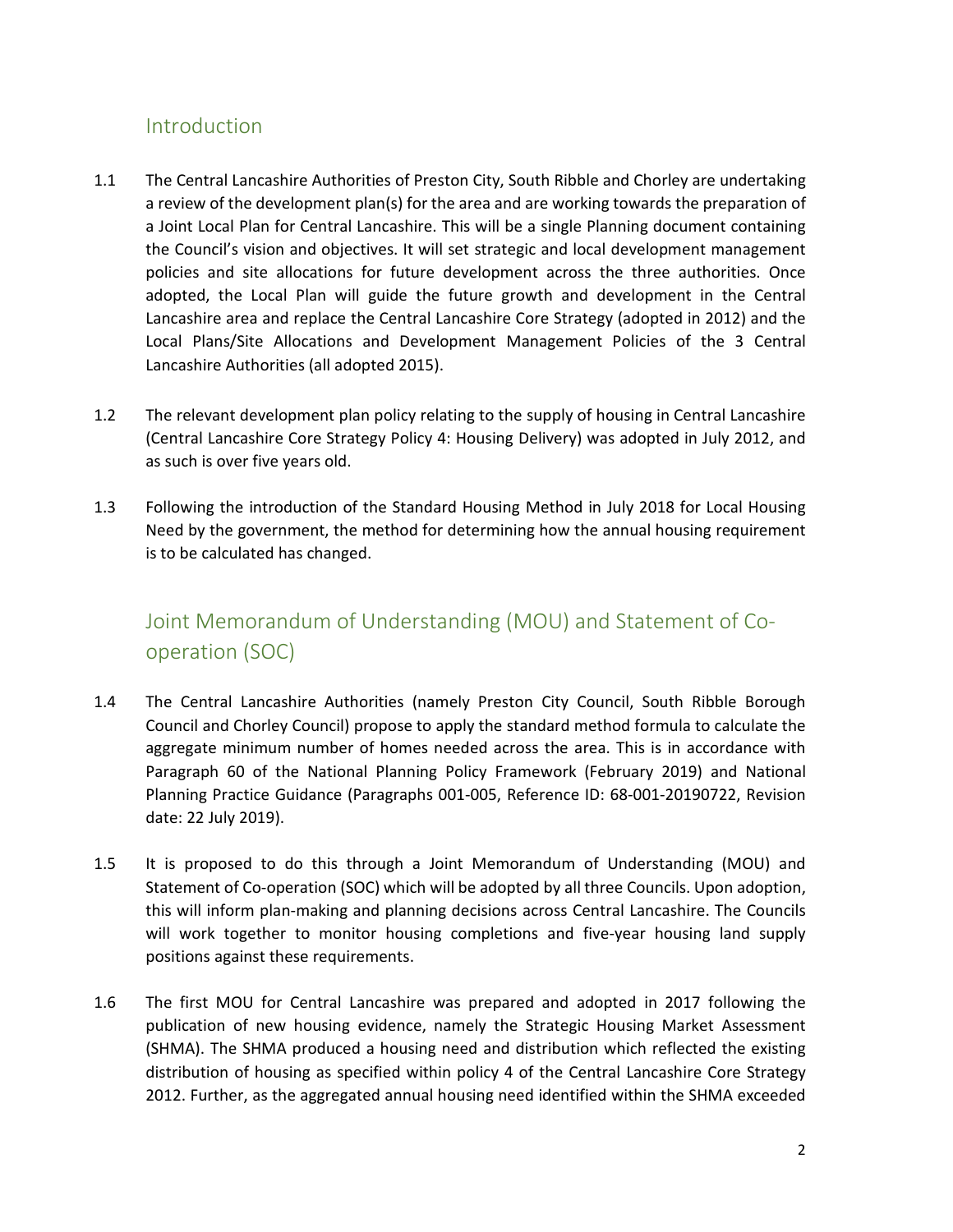the figure within policy 4, it was appropriate that the three councils commit to continuing the annual housing distribution of 417, 417 and 507 for Chorley, South Ribble and Preston Councils respectively.

# Central Lancashire Housing Distribution and Evidence

- 1.7 The three Councils intend to implement a distribution of housing in the revised MOU based on robust evidence. A Central Lancashire Housing Study was produced by consultants Iceni in October 2019. Following the consultation, due consideration was given to the issues raised, and an updated Housing Study, again by Iceni, was produced in March 2020. The Housing Study is available to view in our online evidence base. $1$
- 1.8 The standard method housing requirement figure for the Central Lancashire equates to 1,026 per annum (provision of 18,268 dwellings over the period 2018 -2036). It is recognised that this is a minimum figure.
- 1.9 The evidence contained within the Central Lancashire Housing Study recommends that the most appropriate distribution of the minimum number of homes needed in the area is as follows:

| <b>Preston City Council</b>  | 40%   |
|------------------------------|-------|
| South Ribble Borough Council | 32.5% |
| Chorley Council              | 27.5% |
| Total                        | 100%  |

- 1.10 This results in a local housing need of 1,026 per annum comprising:
	- 410 homes per annum in Preston;
	- 334 homes per annum in South Ribble; and
	- 282 homes per annum in Chorley.
- 1.11 This is intended to provide an interim basis for agreeing how the HMA's housing needs might be distributed until adoption of the Central Lancashire Local Plan.

# Consultation

1.12 The Central Lancashire Authorities consulted on the proposed housing distribution for the revised Joint Memorandum of Understanding over a period of 7 weeks. The first consultation was between 1<sup>st</sup> November 2019 and 15<sup>th</sup> November 2019 (2 full calendar weeks, 10 working

<sup>1</sup> https://centrallocalplan.lancashire.gov.uk/media/1140/160320-central-lancs-housing-study\_final.pdf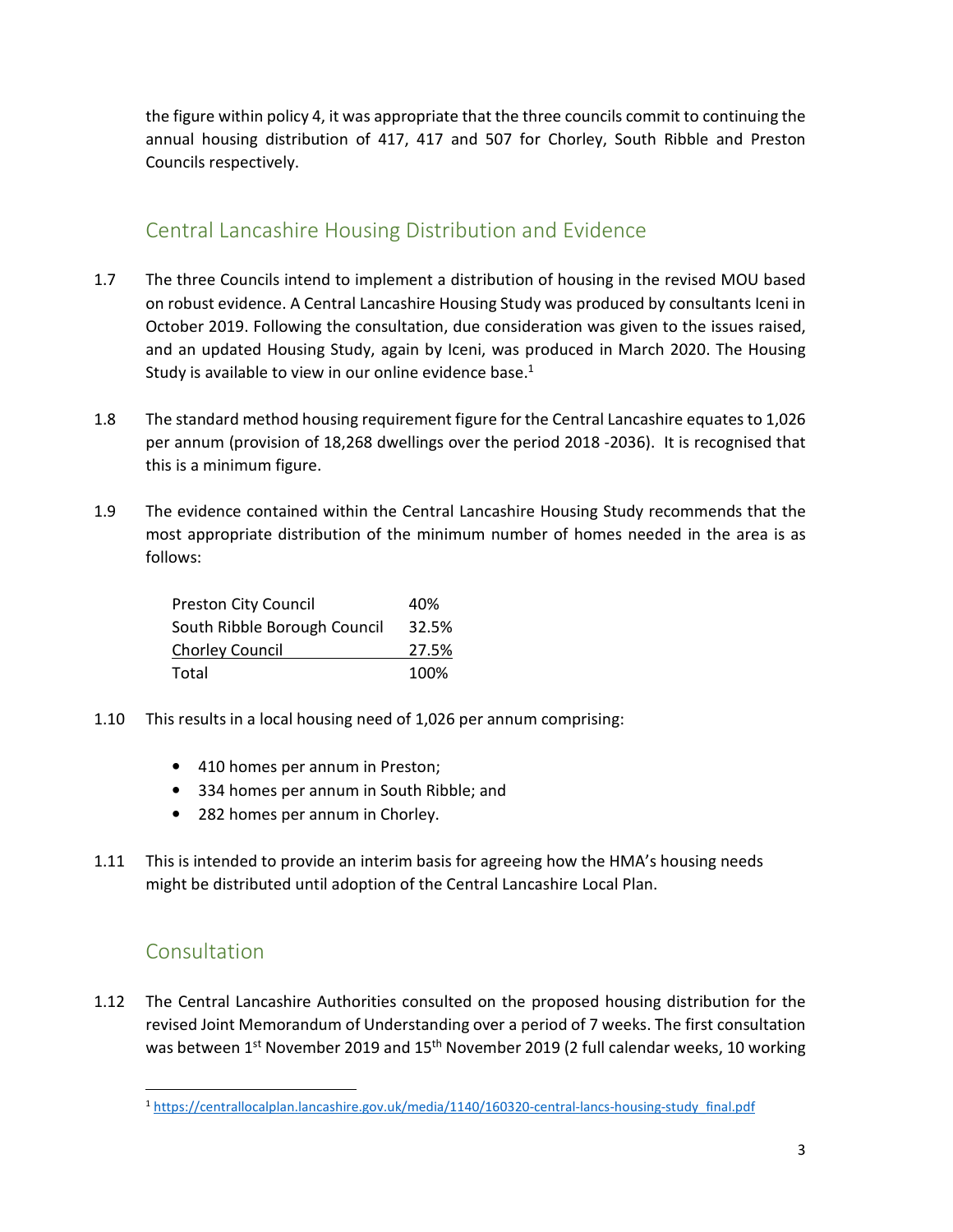days). Feedback from this initial consultation suggested the consultation period was too short. These comments were taken on board. The consultation was re-opened between 9th December 2019 and 13th January 2020 (5 calendar weeks, 22 working days).

- 1.13 The following stakeholders were consulted for both consultations:
	- Developers and agents (as registered on the Developer Forum mailing list at the time of consultation)
	- All Parish Councils within Preston, South Ribble and Chorley
	- All Elected Members within Preston, South Ribble and Chorley
	- All County Councillors representing Preston, South Ribble and Chorley
- 1.14 The consultation was also publicised on the Central Lancashire Planning Policy Team website and on the websites of the 3 Central Lancashire authorities.

## Summary of Responses Received

- 1.15 A total of 37 responses have been received to this consultation including members of the public, parish councils, councillors, neighbouring authorities, housebuilders, agents and organisations. 27 of these were received during the initial consultation, and 10 further responses were received during the 2nd consultation. In addition to this, three additional responses were also received during the 2nd consultation which provided additional or replacement comments to previous submissions. The full list of respondents is shown at **Appendix 1**, and a comprehensive list of all stakeholders that were consulted is shown at **Appendix 2.**
- 1.16 Of the 37 responses received, 5 generally supported the approach, whilst 32 put forward comments covering a number of key issues/themes, as shown at paragraph 16 of this report. Further analysis of the responses showed that 5 responses agreed with the proposed housing distribution, 22 responses disagreed, and the remaining 10 did not clearly specify either way. 18 responses disagreed with the adequacy of the consultation (e.g. length/methodology etc.), whilst 19 responses didn't clearly specify either way. 18 responses also raised concerns that the evidence base was not sufficiently robust to justify the proposed distribution, whilst 19 didn't clearly specify either way.

# Key Themes Identified

1.17 There were 10 key themes identified in the consultation, as shown below. These issues are expanded upon at para 1.18 of this report, including an Officer response to each issue raised.

### **i) Failure to consult properly:**

- The consultation fails to meet the Sedley principles (meaningful & fair);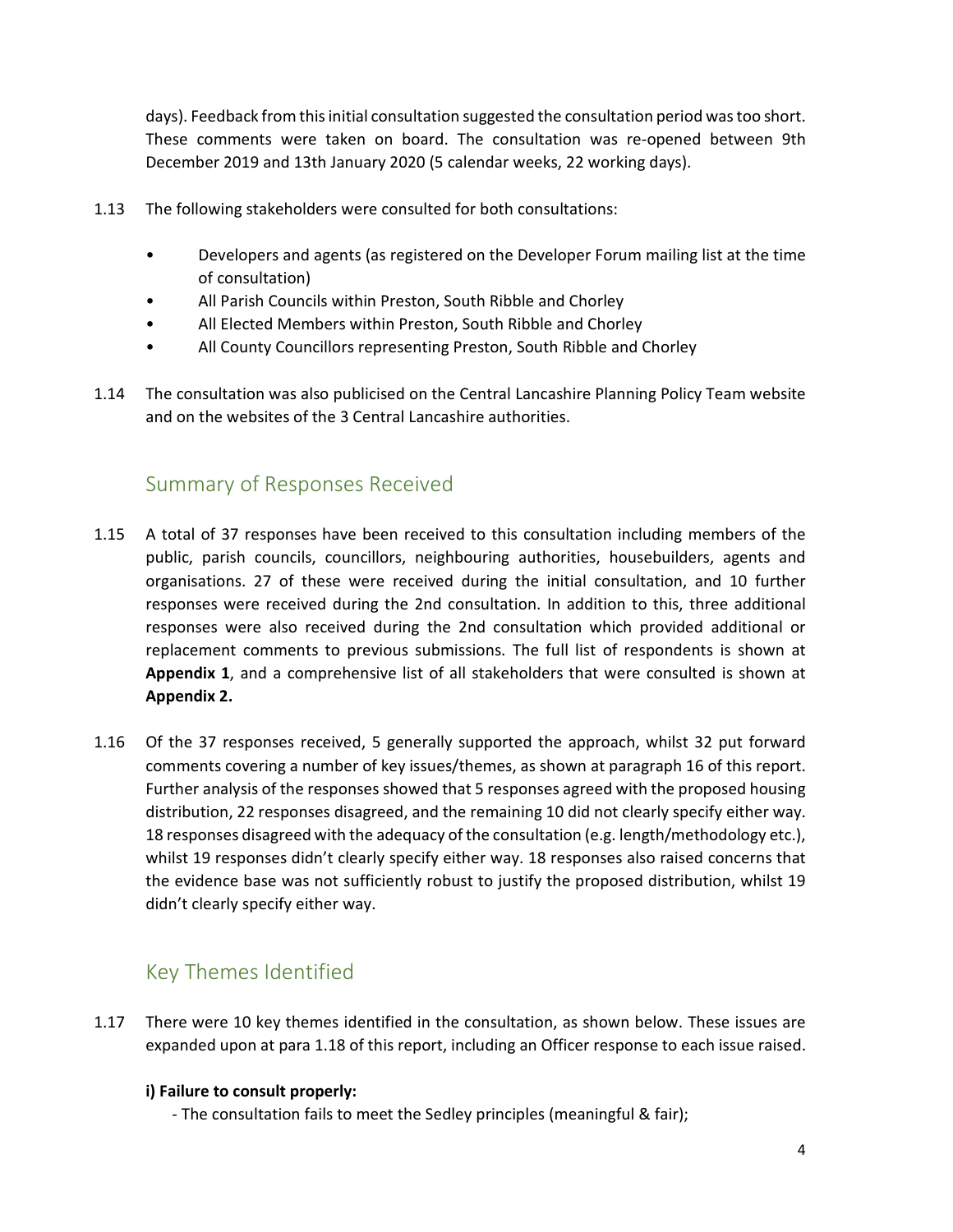- The length/period of consultation was inadequate;

- The scope of the consultation / number of people consulted was insufficient and unjustified; and

- The purpose / intention of the consultation was confused and unclear.

#### **ii) Pre-determination of the outcome of consultation:**

- Insufficient time was allowed for to consider the responses to the consultation before decisions to adopt the MOU were made at the Cabinet(s);

- Adoption of the MOU would conflict with the current stage of the Local Plan and would pre-determine the outcome of the Issues and Options consultation.

#### **iii) The soundness of the new Local Plan will be brought into question:**

- Any new housing requirement should be set out in Local Plan policies and have been subject to examination, and sustainability appraisal. An "MOU" circumvents this approach and is not the correct procedure for decisions which will result in policy consequences. It is unlawful promulgation of policy (which ought to be within a DPD), through an unrecognized, non-statutory mechanism.

- An MOU is not the correct procedure for decisions which result in policy consequences and is therefore unlawful.

- PPG refers instead to a Statement of Common Ground (SOCG), which has to include certain elements.

### **iv) The housing need/requirement/distribution set out in the MOU is not in accordance with either an up to date Local Plan or the standard method:**

- Exceptional circumstances to deviate from the standard method (the MOU is a deviation) have not been demonstrated, and it is therefore unlawful.

- The MOU cannot be used for measuring five year housing land supply, or the Housing Delivery Test.

#### **v) Failure to establish a true housing "requirement":**

- The MOU is only a partial review - there is a lack of robust evidence to justify the overall housing need for Central Lancashire, or to justify the re-distribution to/from each individual district.

- The Local housing need figure should be a "policy off" figure for each Council – not a "policy on" figure which has incorrectly considered policy constraints when assessing housing need (a local housing need figure must be derived without the application of any additional exercise of policy).

- The assumption that Central Lancs still operates as a single HMA needs to be re-visited.

#### **vi) The proposed housing distribution is imbalanced and unjustified:**

- The identified housing need is too low & needs increasing - for Central Lancashire as a whole, and for the individual districts (Chorley in particular).

- It is contrary to the Core Strategy and national policy.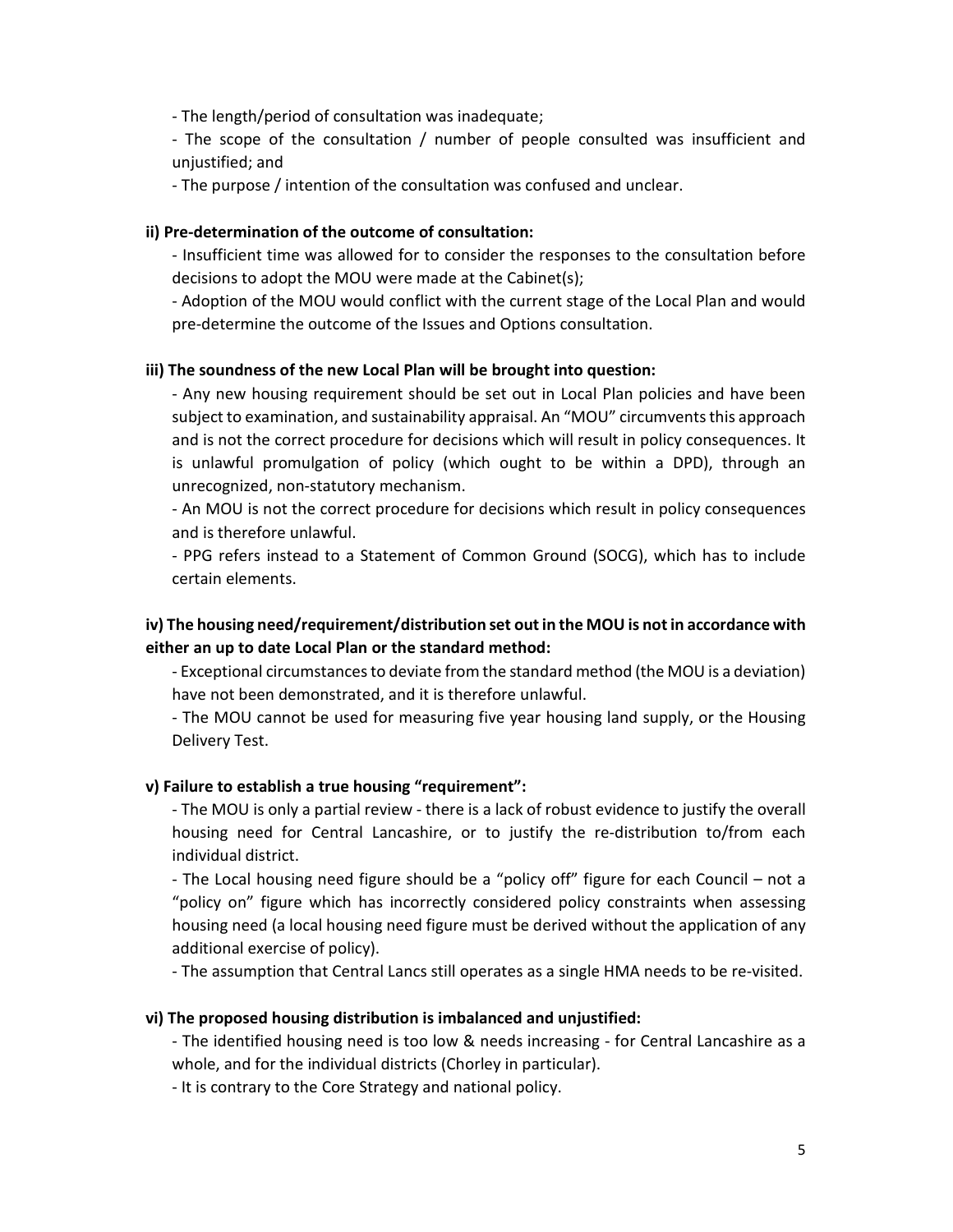- The standard method for assessing local housing need only provides a minimum starting point in determining the number of homes needed in an area. The housing needs are greater than the standard method indicates.

- Consideration should be given to growth strategies and strategic infrastructure projects such as the City Deal, etc.

- A lower figure than the Core Strategy will stifle sustainable economic growth and does not align with the growth ambitions of the LEP & the City Deal etc.

- A lower figure will also render Policies 1 and 4 out of date, which will engage the tilted balance in favour of sustainable development for decision taking.

#### **vii) The MOU does not adequately take into consideration key elements, such as:**

- Historic under-delivery;

- Meeting un-met need from other areas; affordable housing need (especially where it is most needed, e.g. Chorley); and

- Specialist housing such as homes for older people, etc.

- There is also a need to concurrently bring forward alternative avenues to home ownership, and

- Further evidence is needed in terms of the scale and geography of demand.

#### **viii) The Councils should not rely on the Pear Tree Lane appeal decision:**

- Further, the more recent Chain House Lane appeal decision does not take precedence over all other appeal decisions.

### **ix) Brownfield land has not been adequately considered.**

**x) There are inaccuracies in the Iceni report.** 

## Main Issues and Officer Responses

1.18 A summary of the Main Issues raised in the consultation, and Officers responses to these issues, is shown below:

### **Theme i): Failure to consult properly:**

### **Issue 1: The consultation fails to meet the Sedley principles (meaningful & fair).**

It is established law that where consultation takes place upon documentation which will inform administrative decisions, then such consultation must be both meaningful and fair. The Sedley principles established that:

- First, that consultation must be at a time when proposals are still at a formative stage. - Second, that the proposer must give sufficient reasons for any proposal to permit of intelligent consideration and response.

- Third, … that adequate time must be given for consideration and response and,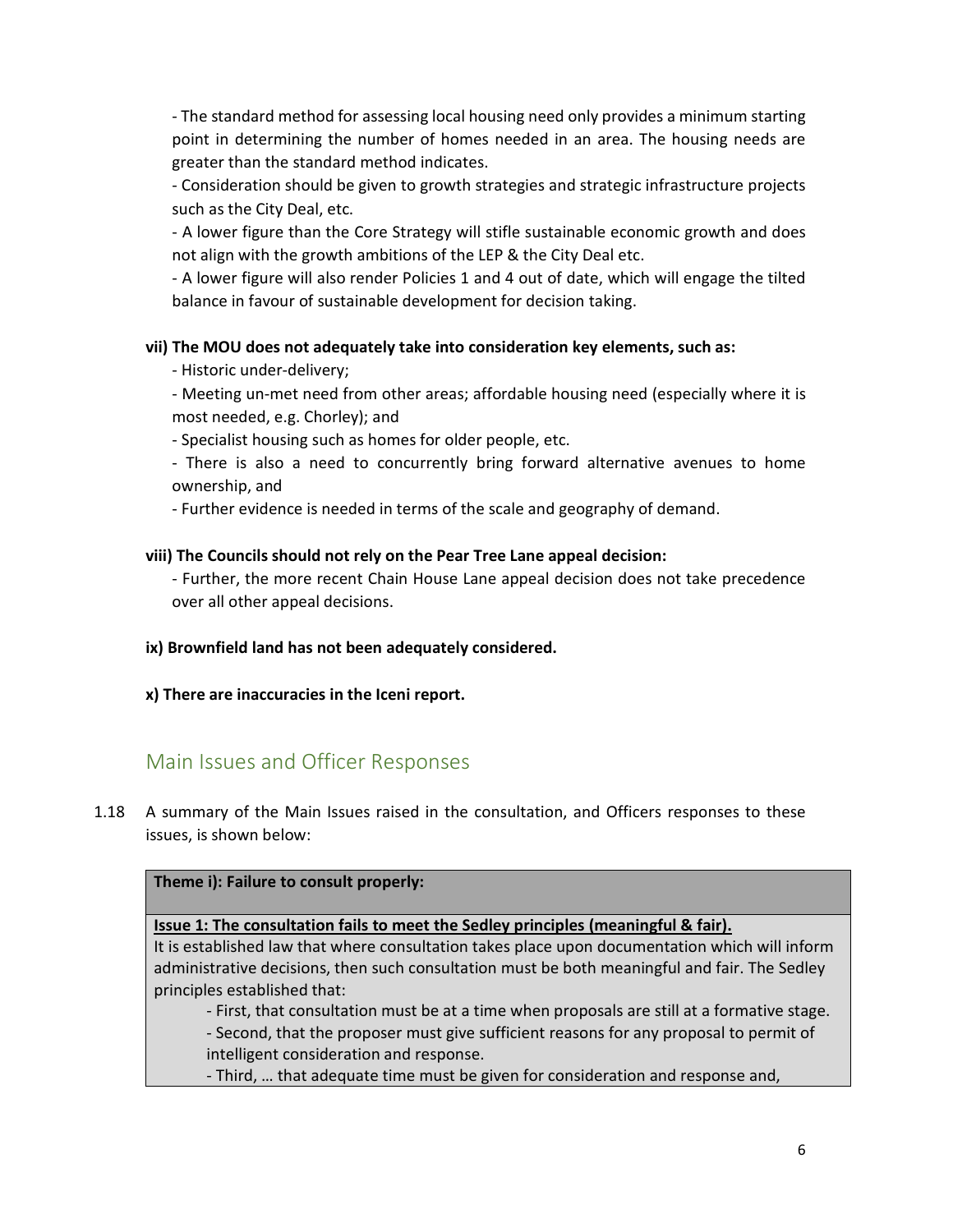- Fourth, that the product of consultation must be conscientiously taken into account in finalising any statutory proposals.

The MOU approach would fail all 4 of the Sedley principles.

### Officer response to the above issue:

The consultation exercise undertaken is considered to have been proportionate and adequate for the purposes intended by the three councils. It was both meaningful and fair, and it is considered that all 4 of the Sedley principles have been met. See also response to 2 below.

### **2.The length/period of consultation was inadequate.**

The MOU will introduce a fundamental change to the adopted development plan and the short time that was given to consider and respond (including reviewing the evidence to support it - i.e. the Iceni Report) was wholly inadequate.

[Should be a minimum (uninterrupted?) period of 4 weeks? / **6 weeks**? / 12 weeks? .. all suggested].

The extended period of consultation also ran over the Christmas period, and a general election was also held in December.

### Officer response:

There is no statutory requirement to consult on the proposed content of a MOU.

Consultation on the proposed housing distribution took place between 1st November 2019 and 15th November 2019. Feedback from this consultation suggested the initial consultation period was too short. This was taken on board, and the consultation was re-opened between 9th December 2019 and 13th January 2020.

This is considered a reasonable approach given the 3 authorities are seeking an interim position in terms of housing land supply prior to adoption of the new Local Plan.

The length / period of consultation is therefore considered to be adequate and reasonable.

## **3. The scope of the consultation / number of people consulted was insufficient and unjustified.**

The consultation was highly selective, and only a very small number (35 organisations) were consulted.

Officer response:

There is no statutory requirement to consult on the proposed content of a MOU, and the consultation was targeted at developers who had registered an active interest in the Central Lancashire Developer Forum (CLDF).

The bespoke CLDF database had previously been put together by contacting everyone on the generic master Central Lancashire consultation mailing list and inviting people to register on the CLDF mailing list.

In addition, Councillors (at District level, and at County level), Parish Councils, and Neighbouring Authorities were also consulted, and the consultation was publicised on the Central Lancashire website as well as the websites of the 3 Central Lancashire local authorities, and anyone could submit comments.

When the consultation period was re-opened on 9<sup>th</sup> December 2019, anyone who was subsequently added to the CLDF database was also consulted.

The scope of the consultation is therefore considered to have been sufficient and justified.

**4. The purpose / intention of the consultation was confused and unclear.**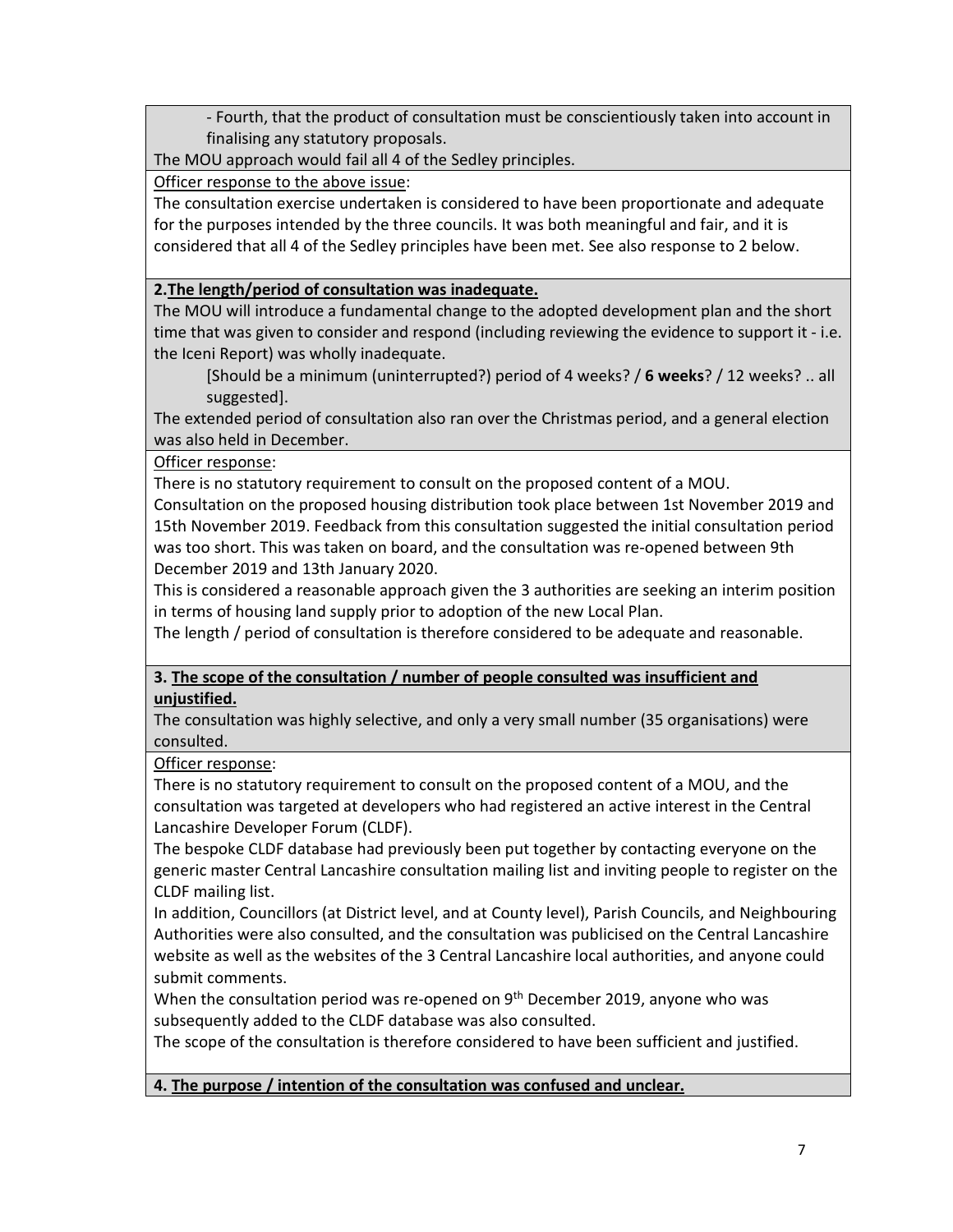The true motives and policy consequences of the consultation were not made clear, and the housing study evidence was pre-supposed to be "robust" without having been tested or consulted upon.

The previous MOU was not displayed on the website, nor the text of the proposed new MOU. The consultation was only seeking comments on the proposed approach/distribution, and not the evidence, which was pre-supposed to be robust. Nor does the website draw the reader's attention to earlier versions of the Strategic Housing Market Assessment.

The consultation page of the website does not actually explain the policy consequences of the intended adoption of the distribution in the draft MoU or SoC (the actual intention / motive is to establish real policy consequences outside of the Local Plan process).

### Officer response:

The purpose of the consultation was clear. The consultation was intended to seek comments about the proposed housing distribution to be included in the proposed MOU - it was not a consultation seeking detailed comments on the Iceni report. It is not common practice to consult on evidence. The Iceni evidence was published concurrently as that evidence has informed the MOU and the proposals for the redistribution of housing across Central Lancashire. Local Planning Authorities do not routinely consult on evidence.

The news page of the website was updated in a timely fashion, and the previous MOU was also subsequently added to the website.

The primary purpose of the revised joint MOU is to arrive at an agreed percentage distribution of figures. The overall purpose and effect, in planning terms, of this revised joint MOU is clear. The Central Lancashire authorities have aggregated the minimum annual local housing need figure calculated using the standard method and redistributed this to reflect the most sustainable pattern of development in the sub-region, as well as to align with City Deal growth aspirations in Preston and South Ribble specifically.

**Theme ii): Pre-determination of the outcome of consultation: Insufficient time was allowed for to consider the responses to the consultation before decisions to adopt the MOU were made at the Cabinet(s). Adoption of the MOU would conflict with the current stage of the Local Plan and would pre-determine the outcome of the Issues and Options consultation.** 

## **5. Insufficient time was allowed for to consider the responses to the consultation before decisions to adopt the MOU were made at the Cabinet(s).**

The MOU consultation closed on 15/11/19, yet Cabinet meetings were held at:

- Chorley Council on 19th November 2019,
- South Ribble Council on 27th November 2019, and
- Preston Council on 19th December 2019.

Before the Iceni report was considered at the 3 Council meetings it should have been finalised & amended where necessary, to take into consideration the findings of the consultation.

### Officer response:

In response to initial representations, the Councils subsequently agreed to extend the consultation to enable further representations. The MOU will be approved through the relevant delegation/ Full Council approval processes for each Council.

**6. Adoption of the MOU would conflict with the current stage of the Local Plan and predetermine the outcome of the Issues and Options consultation.**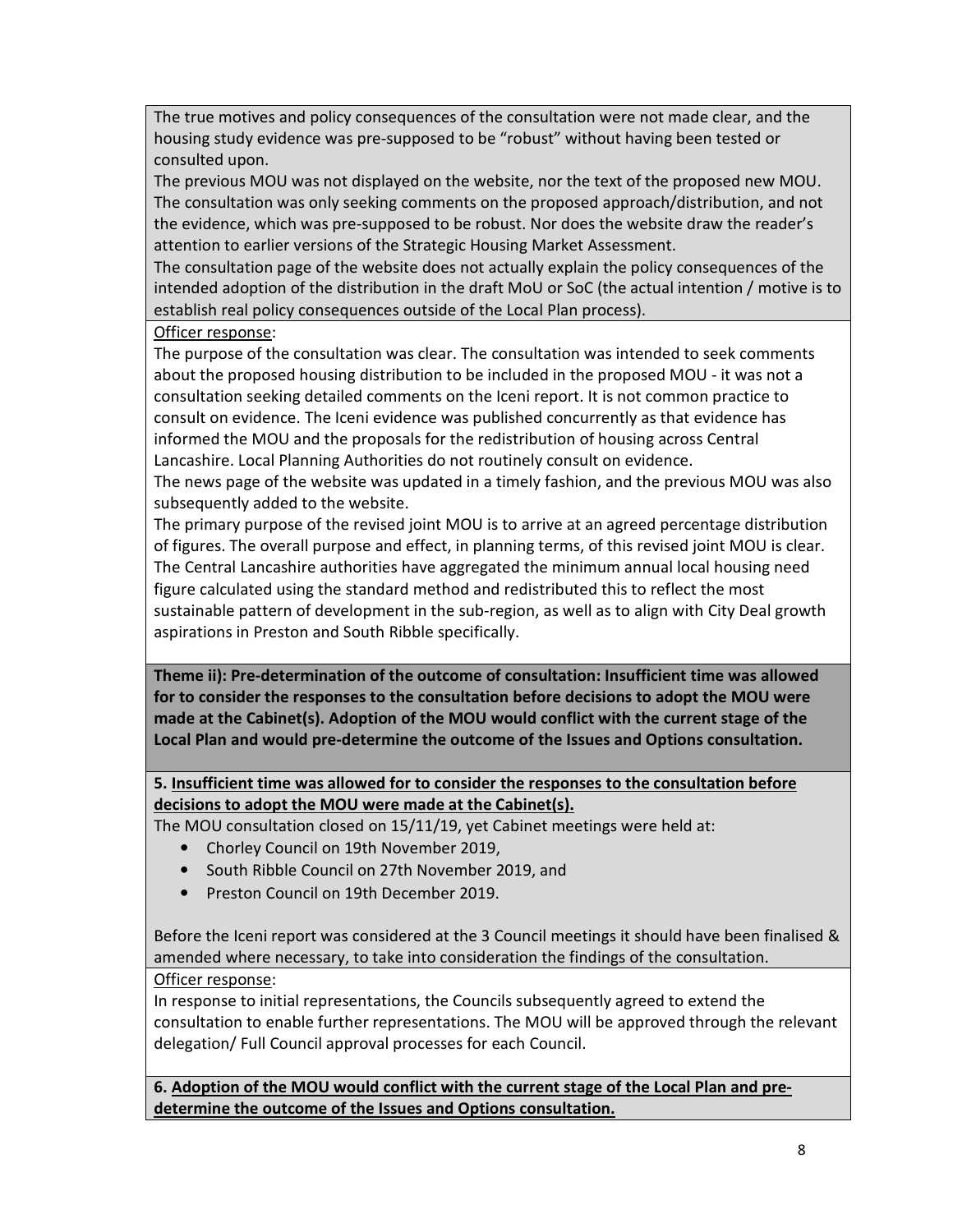The Iceni report is effectively still a draft because it is still being consulted on through the Issues and Options consultation, so the MOU cannot be adopted until after that consultation closes in Feb 2020. Adopting the MOU in advance of the closure of the I&O consultation on the foundation for the "approach" of the proposed housing distribution derived from it undermines the credibility of such consultation. Adopting new housing requirements outside the plan making process before the end of the Issues and Options consultation would conflict with the position set out in the Issues and Options and it pre-determines this aspect of the Local Plan review process.

Officer response:

Adopting new interim housing requirements in an MOU outside the plan making process before the end of the I&O consultation does not conflict with the position set out in the I&O and does not pre-determine this aspect of the Local Plan review process. As preparation of the new Local Plan progresses, further assessments and other evidence may influence both the scale and distribution of housing development in the forthcoming Local Plan. These issues will thus be reviewed in due course and will be reflected in the new Local Plan. The housing requirement / need for the new Local Plan Period will therefore emerge as the plan progresses through the key stages and preferred policy options are developed and will be assessed at the Local Plan Examination.

The I&O consultation is a separate consultation to the MOU consultation, therefore the timescales for the I&O consultation are not material to this MOU consultation.

**Theme iii): The soundness of the new Local Plan will be brought into question. Any new housing requirement should be set out in Local Plan policies and have been subject to examination, and sustainability appraisal. An MOU is not the correct procedure for decisions which result in policy consequences and is unlawful. PPG refers instead to a Statement of Common Ground (SOCG).** 

**7. The soundness of the new Local Plan will be brought into question. It is unlawful promulgation of policy (which ought to be within a DPD), through an unrecognized, nonstatutory mechanism**. **Any new housing requirement should be set out in Local Plan policies and have been subject to examination, and sustainability appraisal. The MOU circumvents this approach.**

The MOU could have significant implications on the evidence base and overall soundness of the forthcoming Local Plan. The MoU effectively seeks to introduce a new interim housing requirement / strategic policy for the 3 authorities outside of the development plan process. There is no support in the Framework or Guidance for doing this, and such an approach is **unlawful**. To promulgate what should be a DPD, through a non-statutory route, is to unlawfully circumvent the statutory regime and has been repeatedly held to be unlawful, e.g.

*R (Miller Homes) v Leeds CC [2014] EWHC 82 RWE v Milton Keynes [2013] EWHC 751 (Admin) R (Abdul Wakil) v Hammersmith and Fulham LBC [2012] EWHC 1411(QB) R (Howsmoor) v South Gloucestershire [2008] EWHC 262(Admin) R (on the application of Houghton and Wyton PC) v Huntingdonshire DC [2013] EWHC 1476(Admin)* 

*Westminster v Great Portland Estates [1985] AC 661*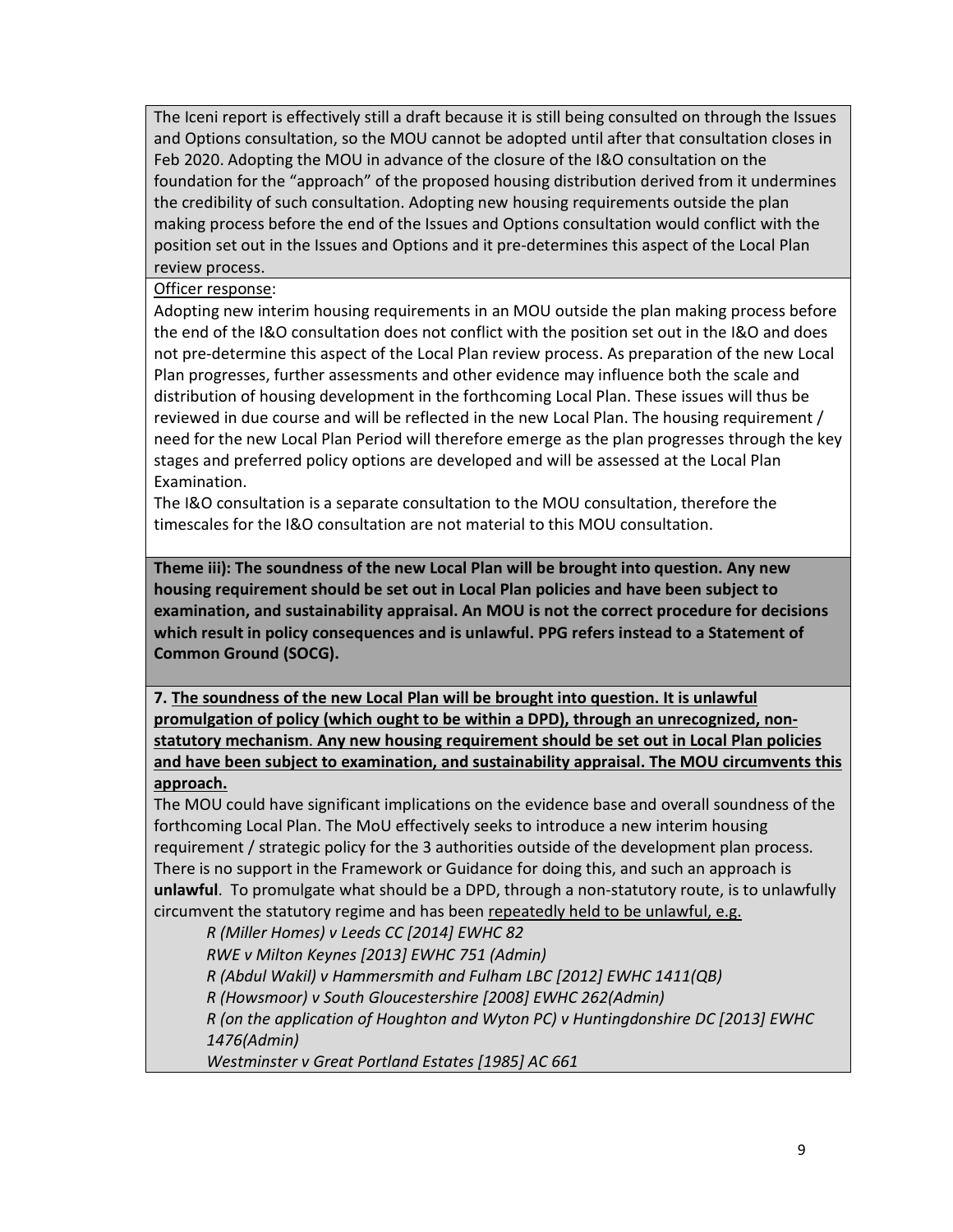Any new housing requirement for the three authorities should be properly assessed through the Local Plan process & be set out in strategic policies, with the policies and evidence having been tested through rigorous **examination** and found sound by an Inspector.

Further, a **Sustainability Appraisal** would require the express consideration of **reasonable alternatives** (which have not been considered as part of the MOU).

[*refer to paragraph 68-028 of the PPG*]

Officer response:

National policy and guidance now requires the starting point for determining housing requirement to be the standard method. The MOU is an interim position, based on the standard method, and distributed in accordance with an up to date housing study (the Iceni report). Given the relatively recent introduction of the standard method for assessing housing need, and given the current Local Plan is over 5 years old. The MOU will be an interim material consideration, prior to adoption of new housing policies in the new Local Plan. The evidence contained within the Iceni report is considered robust justification for the proposed redistribution.

This is not a "new" policy. The MoU simply updates the split provided in the existing one (and supported during recent planning appeal decisions) pending the progression of the Local Plan. The evidence base for the 2017 MoU has changed and it is appropriate to amend the figures. There have been no challenges put forward on the principle of the existing MoU. The MoU will not therefore introduce a new housing requirement / strategic policy for the 3 authorities outside of the development plan process. The Iceni study, which underpins the suggested distribution in the MOU, doesn't say that 1,026 is the local housing need or housing requirement. It says it is the minimum starting point, as per national policy and guidance. The housing requirement for the new Local Plan Period will emerge as the plan progresses through the key stages and preferred policy options are developed. It is for the plan-making process in due course to consider/ test alternative housing requirement scenarios; and to assess whether a housing requirement in the new Local Plan should be above/ below the standard method. As preparation of the new Local Plan progresses, further assessment of land availability, urban capacity and other sources of supply, alongside other evidence may influence both the scale and distribution of housing development in the forthcoming Local Plan. These issues will thus be reviewed in due course.

The new Local Plan will consider reasonable alternatives and will be subject to sustainability appraisal and public examination before adoption.

## **8. A MOU is not the correct procedure for decisions which will result in policy consequences and is therefore unlawful. PPG refers instead to a Statement of Common Ground (SOCG).**

PPG has not been followed. The approach of simply recording an agreement in a MoU is an approach no longer favoured in national guidance in PPG.

Further, a SOC (Statement of Co-operation) is not a term which is described anywhere in national planning policy or practice guidance.

Instead of an MOU, a SOCG (Statement of Common Ground) is advised in PPG.

## Officer response:

The NPPF is supportive of the preparation of joint local plans (NPPF Para 17). The adoption of the MOU will result in the application of a policy to redistribute the housing requirement across Central Lancashire. It is reasonable and appropriate for local authorities to work together in plan-making and in meeting the housing requirement across the Central Lancashire housing market.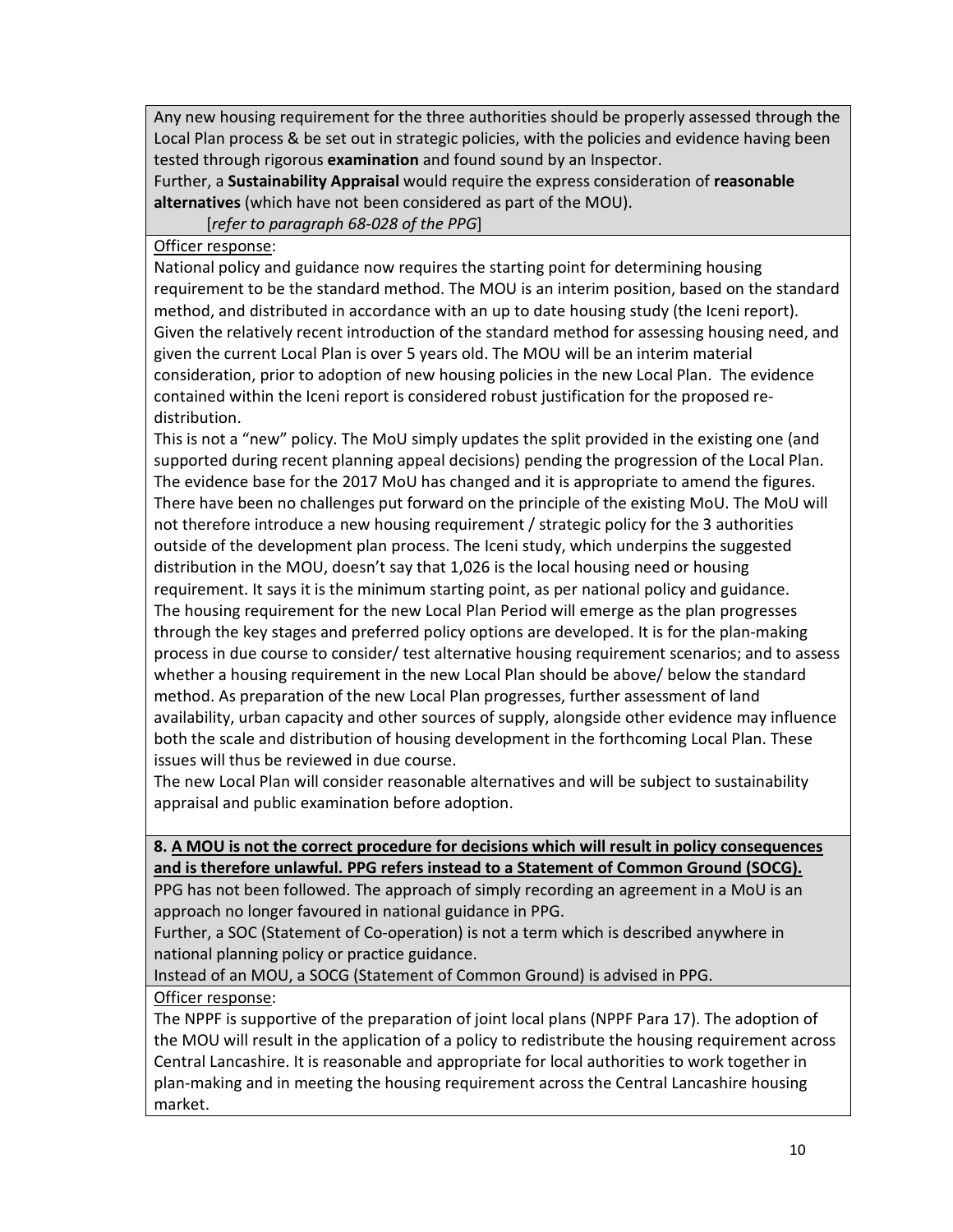Although MOU is no longer a term used in PPG, Planning authorities are subject to the Duty to Cooperate, and is expected to happen throughout the plan-making process. Councils are required to both develop and maintain Statements of Common Ground by Para 27 in the NPPF which makes reference to these being available throughout the plan-making process. The PPG states that these are expected to address the distribution of needs in the area as agreed through the plan-making process (PPG 61-005, Bullet f) and record agreements which have been reached. The proposed MOU will demonstrate effective and ongoing joint working consistent with Para 27 in the Framework.

In the recent Chain House Lane appeal decision [APP/F2360/W/19/3234070], the Inspector endorsed the use of the standard method as the minimum housing figure for Central Lancashire, and recognized the approach being taken in the MOU.

#### **9. A SOCG has to include certain elements.**

The substantive elements to be contained within a SOCG includes;

- What **each district's capacity** actually is; and

- Evidence of the extent to which each authority has capacity to meet its own needs, and the extent of **unmet need** which can't be met within its area.

SOCG's are not intended to be simply a memorandum of what has been agreed, but rather are intended to contain specific matters which are expressly directed towards plan-making. A check list of what should be contained in a SOCG is set out which includes:

*"e. …, the housing requirements in any adopted and (if known) emerging strategic policies relevant to housing within the area covered by the statement;* 

*f. distribution of needs in the area as agreed through the plan-making process, or the process for agreeing the distribution of need (including unmet need) across the area; g. a record of where agreements have (or have not) been reached on key strategic* 

*matters, including the process for reaching agreements on these*;"

PPG states: "*What information will a statement of common ground be expected to contain about the distribution of identified development needs?* 

*When authorities are in a position to detail the distribution of identified needs in the defined area, the statement will be expected to set out information on:* 

*a. the capacity within the strategic policy-making authority area(s) covered by the statement to meet their own identified needs;* 

*b. the extent of any unmet need within the strategic policy-making authority area(s); and c. agreements (or disagreements) between strategic policy-making authorities about the extent to which these unmet needs are capable of being redistributed within the wider area covered by the statement*."

[refer to PPG Paragraph: 011 Reference ID: 61-011-20190315]

Officer response:

The MOU is not a Statement of Common Ground, the 3 Councils will look to prepare a Statement of Common Ground when the evidence has been finalised, and any agreements have been formalised. Any SOCG in respect of this would also need the signatory of Lancashire County Council.

**Theme iv): The housing need/requirement/distribution set out in the MOU is not in accordance with either an up to date Local Plan** *or* **the standard method. Exceptional circumstances to deviate from the standard method have not been demonstrated, and it is**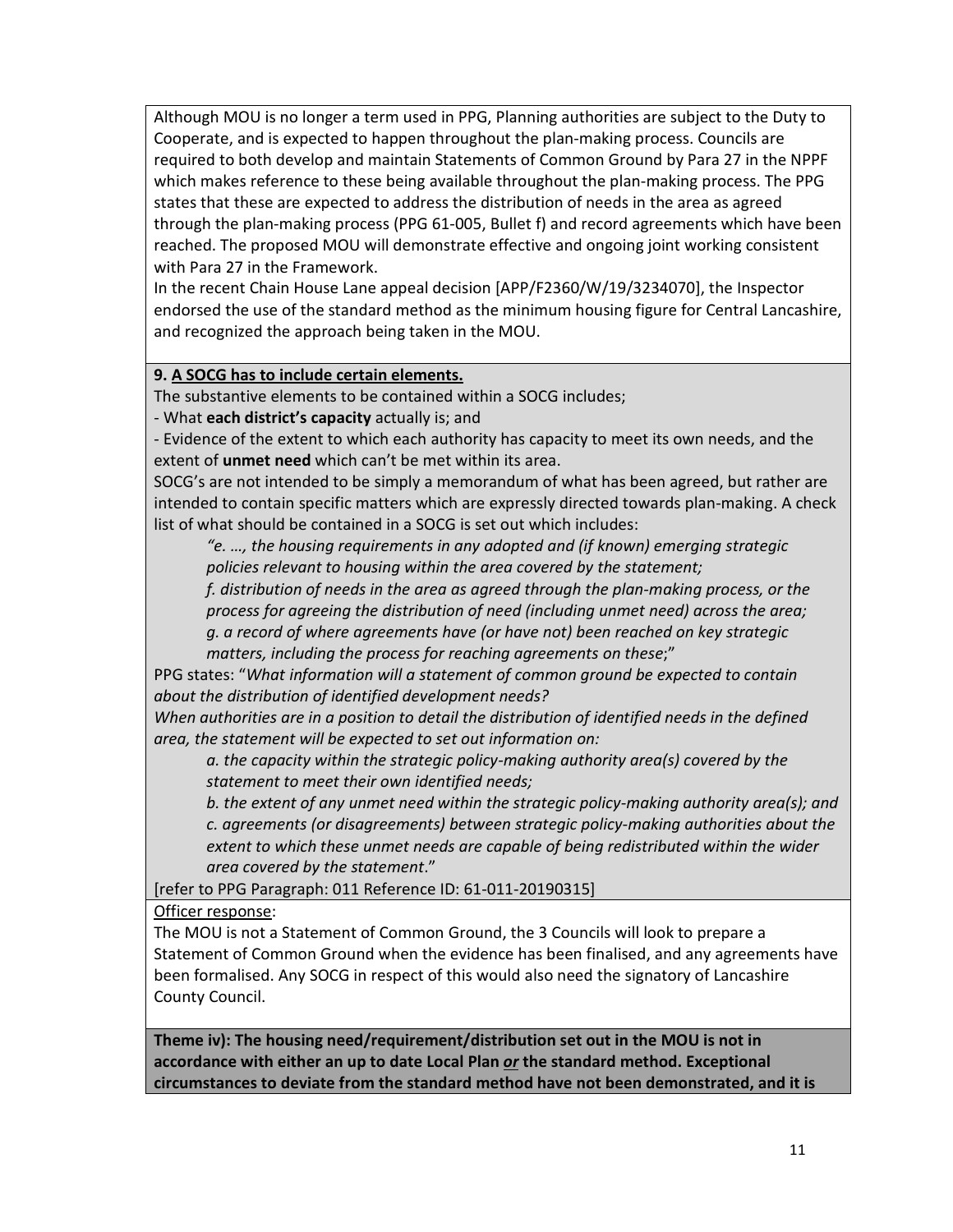**unlawful. The MOU cannot be used for measuring five year housing land supply, or the Housing Delivery Test.** 

## **10. The housing need/requirement/distribution set out in the MOU is not in accordance with either an up to date Local Plan or the standard method. Exceptional circumstances to deviate from the standard method (the MOU is a deviation) have not been demonstrated, and it is therefore unlawful.**

There is not sufficient information put forward within the Study to justify the split and deviation from the standard method for Chorley. Exceptional circumstances justifying a departure from standard method can only be applied through the Local Plan process. Any departure from the Local Plan or standard method needs to demonstrate exceptional circumstances. These have not been demonstrated. The figures/distribution as set out in the MOU are therefore unlawful. The distribution would be a deviation from the adopted Core Strategy; the existing MOU (which is based on the 2017 SHMA & retains the Core Strategy distribution); AND from the Standard Method. It would be a deviation from the standard methodology in each of the three individual districts (in Chorley in particular, which would have significantly lower figures than the minimum need using the standard method). For this to be justified, exceptional circumstances must be demonstrated.

Any deviation (either from the development plan, or from the standard method) must be justified as part of the Local Plan examination process and needs to be subject to examination and sustainability appraisal and be found sound. The distribution as set out in the MOU is not being adopted through the plan making process / examination, nor have exceptional circumstances been demonstrated, so the MOU is fundamentally flawed. It is not appropriate to determine the spatial distribution of housing need and create housing requirements at this point in time as there is a clear need to provide robust evidence to support the intended requirement figures, and for this evidence to be rigorously tested at examination, following the Local Plan processes.

### Officer response:

Central Lancashire has an adopted Joint Core Strategy covering the Central Lancashire area, and is in the process of preparing a new Local Plan for the area. PPG 2a-013 is clear that where local housing needs assessment cover more than one area, in particular where strategic policies are being produced jointly – as is the case in Central Lancs – the housing need for the defined area should be at least the sum of the local housing need for each LPA within the area, and it will be for the relevant strategic policy-making authority to distribute the total housing requirement which is then arrived at across the plan area.

Exceptional circumstances need to be demonstrated where authorities are deviating from use of the standard methodology in particular where this results in a lower housing need figure than identified using the standard method. This is not the case here, where Central Lancs housing need as assessed using the standard method is intended to form the basis of the MOU; and thus it is not necessary to demonstrate that exceptional circumstances exist.

Planning authorities are subject to the Duty to Cooperate and is expected to happen throughout the plan-making process. The NPPF is supportive of the preparation of joint local plans (NPPF Para 17). Councils are required to both develop and maintain Statements of Common Ground by Para 27 in the NPPF which makes reference to these being available throughout the planmaking process. The PPG states that these are expected to address the distribution of needs in the area as agreed through the plan-making process (PPG 61-005, Bullet f) and record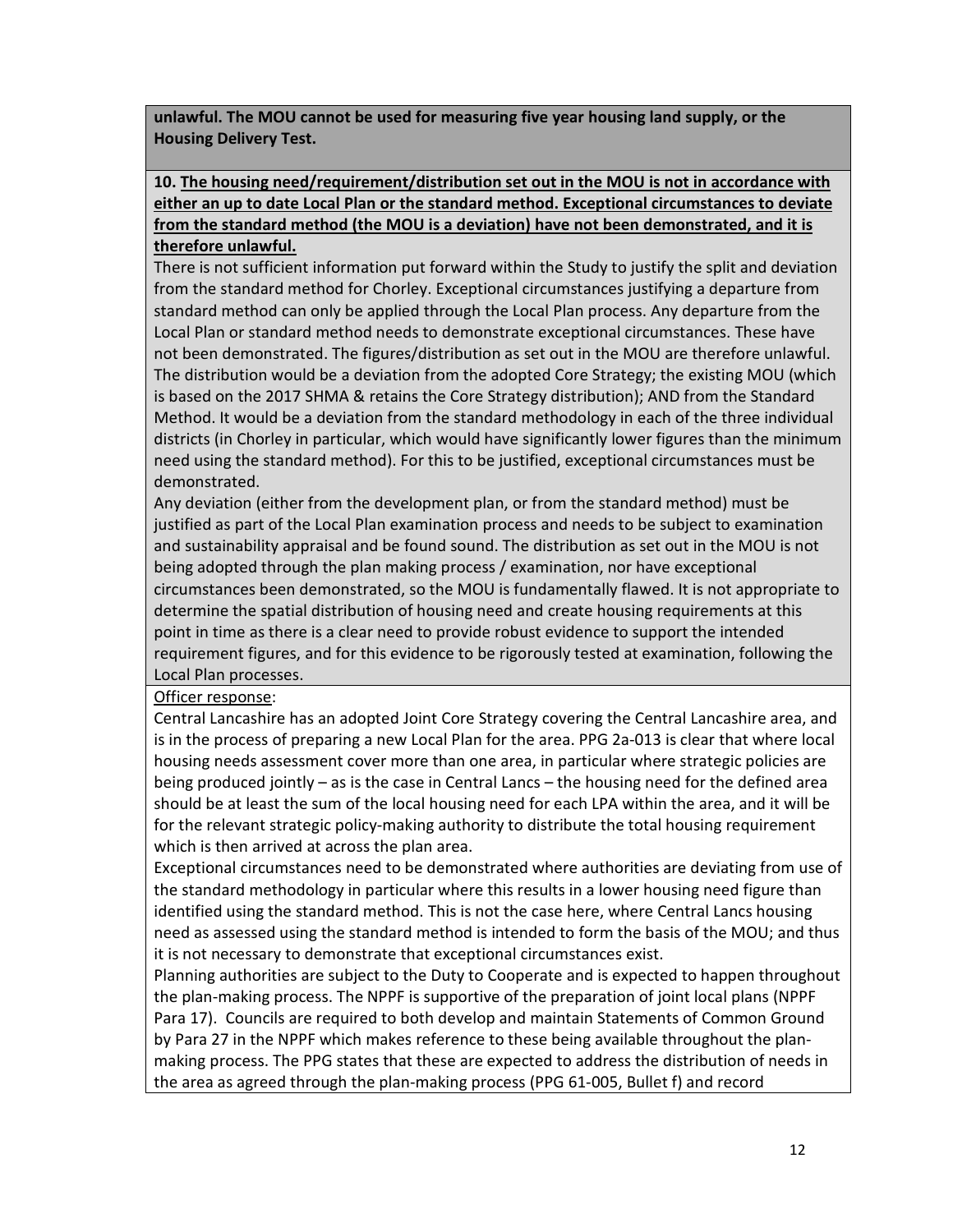agreements which have been reached. The proposed MOU will demonstrate effective and ongoing joint working consistent with Para 27 in the Framework.

The proposed distribution within the MOU is based on a reasonable set of factors, has been consulted upon, and is not significantly different to the current Core Strategy distribution. The PPG [61-011, 61-012] provides specific provision for considering the distribution of housing need including through setting out that Statements of Common Ground ("SOGC") are expected to address the distribution of housing needs within an area.

The PPG [61-020] states that such SOCGs should be prepared and maintained on an ongoing basis. The PPG [2a-013] also sets out that in instances where:

"assessments may cover more than one area…the housing need for the defined area should at least be the sum of the local housing need for each local planning authority within the area". The approach taken by the housing study to assess local housing need is therefore not an "alternative approach". It arrives at a figure of 1,026 homes for the study area using the standard method.

As per the PPG [2a-013], it is then for the relevant strategic policy making authorities to distribute the total housing requirement across the plan area. This distribution exercise has been undertaken by the housing study to arrive at a recommended distribution.

### **11. The figures in the MOU cannot be used for measuring five year housing land supply.**

There is no provision in the Framework or Guidance for measuring five year housing land supply against a figure which is neither the adopted housing requirement (i.e. Core Strategy) nor the local housing need figure (i.e. standard method).

The factors which have led to the recommended distribution involve constraining the supply within one area because of factors such as green belt policy and directing those needs to another area. Such an approach is perfectly legitimate to promote and test within the confines of a Local Plan examination, but unless and until it becomes adopted policy it is not an appropriate basis for assessing 5 year land supply.

*[Footnote 37 of the Framework* explains that unless the housing requirement set out in the strategic policy has been reviewed and found not to require updating, local housing need will be used for assessing whether a five year supply of specific deliverable sites exists using the standard method set out in the PPG once the strategic policy is more than five years old.]

Officer response:

The three councils will measure the five year housing land supply collectively, applying the distribution of housing need as set out in the MOU, which is based on the standard housing method as required by national policy and guidance.

The Central Lancashire authorities have and continue to work collaboratively to develop and review strategic policies. There is an existing adopted Joint Core Strategy setting out housing requirements (consistent with Para 17). In applying NPPF Para 73 in assessing the five year housing land supply, it is therefore appropriate to adopt a consistent approach of looking first at the housing needs of Central Lancashire.

The Framework (see Para 3) should be read as a whole, as should Planning Practice Guidance. Para 26 in the Framework is clear that effective and ongoing cooperation between authorities delivers effective planning. Para 27 states that authorities should prepare and maintain statements of common ground documenting cross-boundary matters addressed and progress made, which the PPG clarifies includes on the distribution of development. NPPF Para 27 is clear that these should be made available throughout the plan-making process. The proposed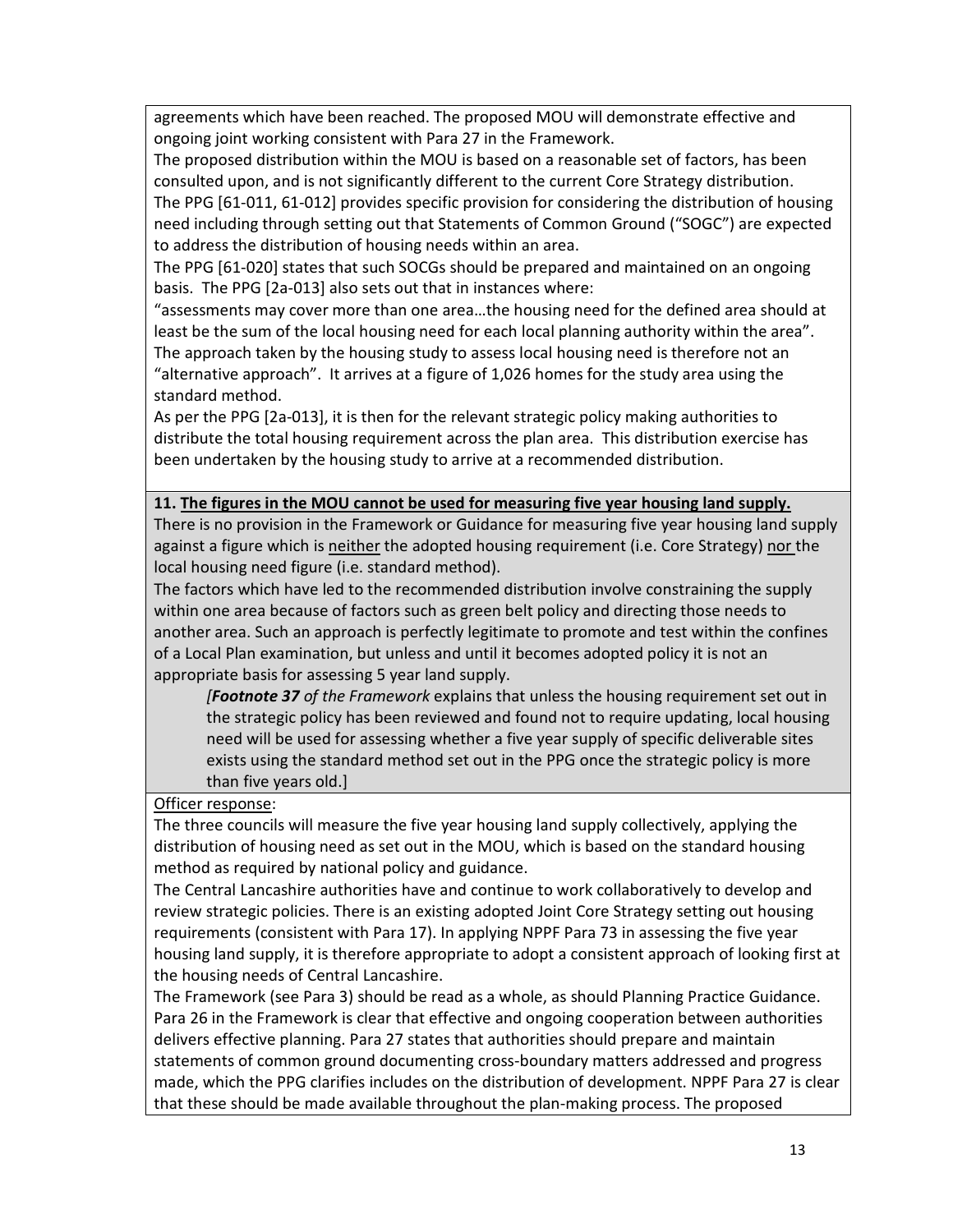approach is consistent to this. It is reasonable that the authorities collaborate in appraising the level and distribution of development.

An MOU agreeing the distribution of housing needs in Central Lancashire (in that case against the SHMA figures) has been in place since 2017, and the principle of this has been accepted at appeal as relevant in assessing five year housing land supply. The principles of a revised MOU taking account of the Iceni Housing Study and the consultation which has occurred have also been supported in principle by an appeal inspector. [Appeal Ref: APP/F2360/W/19/3234070. Land to the South of Chain House Lane, Whitestake, Preston]

There is no conflict of the approach with Para 73 or Footnote 37 in the Framework as the needs of Central Lancashire have been calculated using the standard method.

### **12. The Housing Delivery Test will not be measured against the figures in the MOU.**

Similarly, the **Housing Delivery Test** for each authority would be measured against whichever is the lower of either the adopted housing requirement or the local housing need under the standard method, and NOT the figures set out in the draft MoU.

The Housing Delivery Test (HDT) Measurement Rule Book (July 2018) explains that HDT is calculated as a percentage of net homes delivered against whichever is lower of either the adopted housing requirement, OR the local housing need. It will NOT be measured against a figure that an authority has agreed to adopt outside of the plan-making process in a MOU.

Officer response:

The three councils will measure the five year housing land supply collectively, applying the distribution of housing need as set out in the MOU, which is based on the standard housing method as required by national policy and guidance.

It is the view of the three LPAs that for the purposes of the HDT, Central Lancashire delivery should be considered as one area.

**Theme v): Failure to establish a true housing "requirement". There is a lack of robust evidence to justify the overall housing need for Central Lancashire, or to justify the re-distribution to/from each individual district. The Local housing need figure should be a "policy off" figure for each Council – not a "policy on" figure (a local housing need figure must be derived without the application of any additional exercise of policy). The assumption that Central Lancs still operates as a single HMA also needs to be re-visited.** 

**13. Failure to establish a true housing "requirement": The MOU relies on an un-tested, unjustified and insufficiently robust evidence base (the Iceni Housing Study); the MOU would therefore only be a partial review of housing need in the area, and does not establish a housing "requirement".**

The MOU would only be a partial review of housing need in the area.

The standard method identifies a minimum annual "housing need" figure, it does not produce a housing "requirement". The housing need / distribution set out in the MOU is therefore unlawful.

The Iceni Housing Study / Evidence base is not robust enough to underpin the MOU. It is inadequate to provide a robust evidence base from which to test overall housing requirement scenarios and distribution.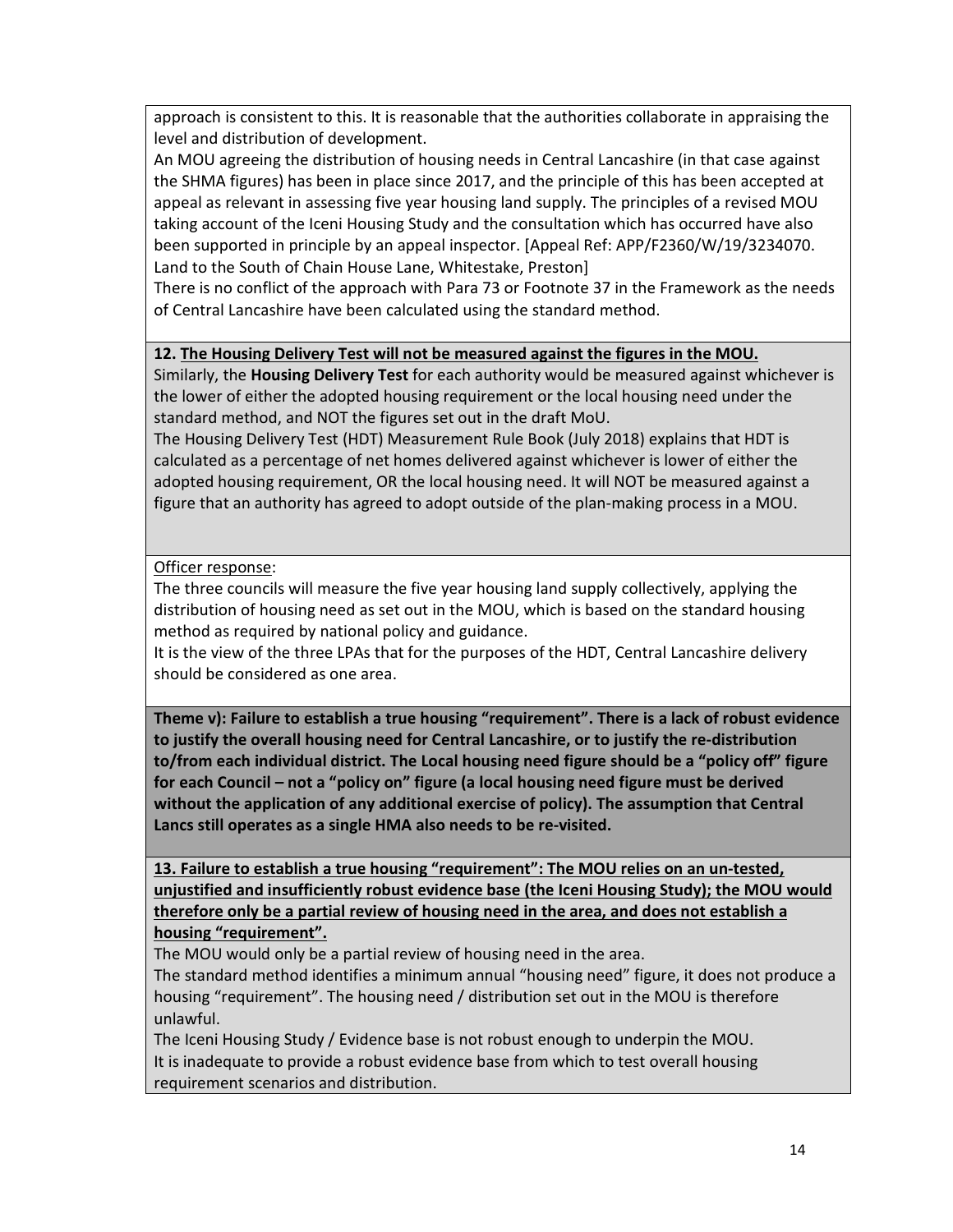The MOU has only considered the Government's standard method for assessing housing need, and not whether this should be increased to consider for example City Deal, infrastructure improvements or the economic growth set out in the SHMA.

The MOU cannot be adopted until this is done.

Officer response:

The proposed MOU will provide an interim assessment of housing needs which the authorities acknowledge will need to be reviewed as plan-making progresses, including to take account of new/updated evidence.

The NPPF in Para 73 and Footnote 37, together with the Housing Supply and Delivery PPG, is clear that for development management purposes that where adopted strategic policies are more than five years' old (and have not been reviewed and found not to require updating), which is the case in Central Lancashire, that the five year housing land supply should be assessed against the local housing need using the standard method.

It is for the plan-making process, as it progresses, in due course to consider/ test alternative housing requirement scenarios; and to assess whether a housing requirement in the new Local Plan should be above/ below the standard method. In bringing together evidence through the plan-making process, the authorities recognise that they will need to further consider whether high housing provision should be made to support the economy, infrastructure delivery or affordable housing.

The proposed distribution is considered to take account of a range of factors including population, workforce and jobs distribution and strategic constraints including Green Belt. It is considered to be based on a reasonable set of criteria, and this has been supported in the recent Land at South of Chain House Lane, Whitestake appeal decision. [Appeal Ref: APP/F2360/W/19/3234070. Land to the South of Chain House Lane, Whitestake, Preston]

## **14. The Local housing need figure should be a "policy off" figure for each Council – not a "policy on" figure which has incorrectly considered policy constraints when assessing housing need (a local housing need figure must be derived without the application of any additional exercise of policy).**

It is only once the full housing need has been established, that policy constraints such as Green belt should be applied to assess the capacity of each of the three boroughs.

The determination of housing need should not assess land availability, as this is a separate consideration as confirmed in the PPG (para 2a-001-20190220).

In determining the housing need it is not appropriate to consider the land availability. A local housing need figure must be derived without the application of any additional exercise of policy, such as reducing it in order to take account of constraints such as Green Belt, since the assessment of a "policy on" scenario is the task of the Local Plan examination and not the individual Council or decision maker. The correct approach, where the adopted housing requirement is more than five years old and has not been reviewed and found not to require updating, is to use the "policy off" standard method figure for each Council area and not another figure which is derived from the type of policy judgments which underpin the recommendations of the Iceni study.

The study does not refer to / take into consideration transport infrastructure / studies; nor does it take into consideration safeguarded land; nor does it identify where new homes will be built, or which are the best areas to be developed.

Paras 4.23 to 4.42 outline the approach taken to the consideration of significant development constraints and current urban capacity upon the distribution of housing need. However, it is not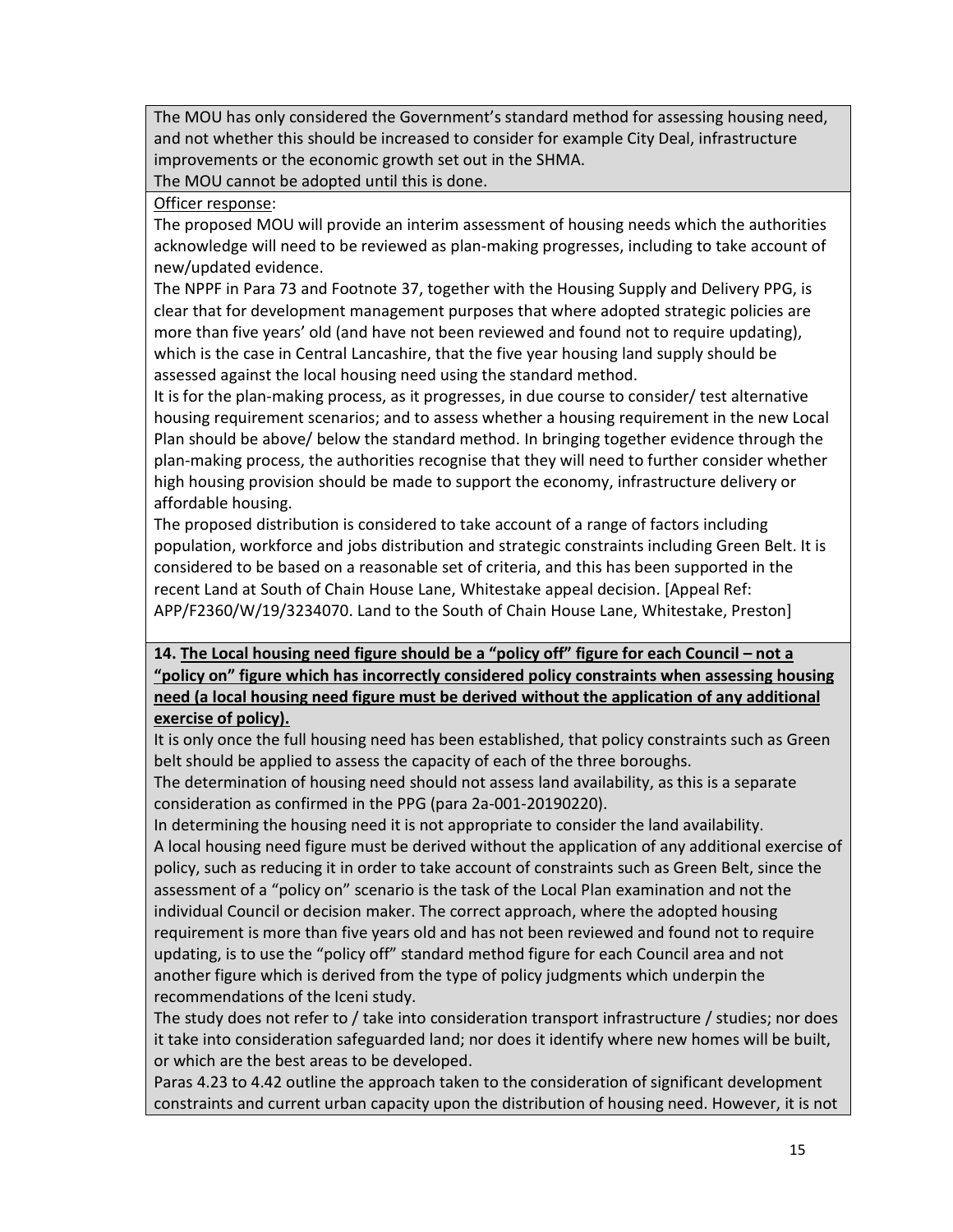appropriate for the urban capacity to be calculated without considering significant constraints such as Flood Zone 3. The urban capacity therefore cannot be relied upon as a basis for the distribution of the housing requirement.

Sites within the current urban capacity i.e. brownfield sites are notoriously difficult to develop and are often significantly constrained. The report therefore fails to acknowledge that urban capacity can only provide one part of the overall supply. It is therefore not a sound approach to place too much reliance on the existing urban capacity. Rather, it is necessary to consider other sources of supply, such as greenfield and Green Belt sites. The Report fails to provide justification as to why Green Belt release has not been considered to ensure that a sufficient level of housing delivery across Central Lancashire is secured.

The urban capacity of the settlements, presence of constraints or historic planning strategies do not have a bearing on assessing the housing needs to be met in the context of a reviewed Plan. Rather, the inclusion clouds the judgement of meeting the need for housing as close as possible to where it is needed. (When inappropriate variables are removed from Table 4.12 of the Iceni report, the results are very different).

Table 4.12 should be revised to include weighting to each indicator. This would provide a more accurate reflection of housing distribution. Each indicator is relevant, however should be given proportionate weight according to its significance in determining the housing requirement distribution.

Given the national affordable housing crisis, the greatest weight should be attributed to affordable housing provision. Significant weight should also be attributed to the local housing need prior to re-distribution and the distributions of the population and workforce. The distribution should also acknowledge the importance of the location of past completions. Officer response:

The authorities are working collaboratively to plan for the development needs of Central Lancashire. The local housing need has been assessed as 1,026 dpa across Central Lancashire, using the standard method. This is not a policy-on figure and takes no account of policy constraints/capacity.

National policies and guidance are clear that the distribution of the housing needs of Central Lancashire within the area are matters for the authorities to consider through the Duty to Cooperate, as took place in the development of the existing Core Strategy. As explained, the NPPF and PPG expect this to be set out in a Statement of Common Ground.

Para 2a-013 in the PPG confirms that where plans cover more than one area, as here, the area's local housing need is the sum of the need for each LPA, and it will be for the authorities to distribute this. Collectively the authorities are meeting Central Lancashire's housing need in full consistent with national policy.

The Iceni Study has brought together a range of considerations including the distribution of population, workforce and jobs, and strategic constraints in recommending a distribution of homes. This does not represent the application of policy constraints to the area's housing need and has been considered after the area's (i.e. Central Lancs) housing need has been assessed. The Councils do not accept that the base standard method figures for individual authorities necessarily provide an appropriate distribution of development, as they are influenced by historical demographic growth which has been influenced by historical planning policies, infrastructure constraints and housing delivery; which is not a fair reflection of relative need or sustainable distribution of development looking forwards.

As preparation of the new Local Plan progresses, further assessment of land availability including locations for development, safeguarded land, urban capacity and other sources of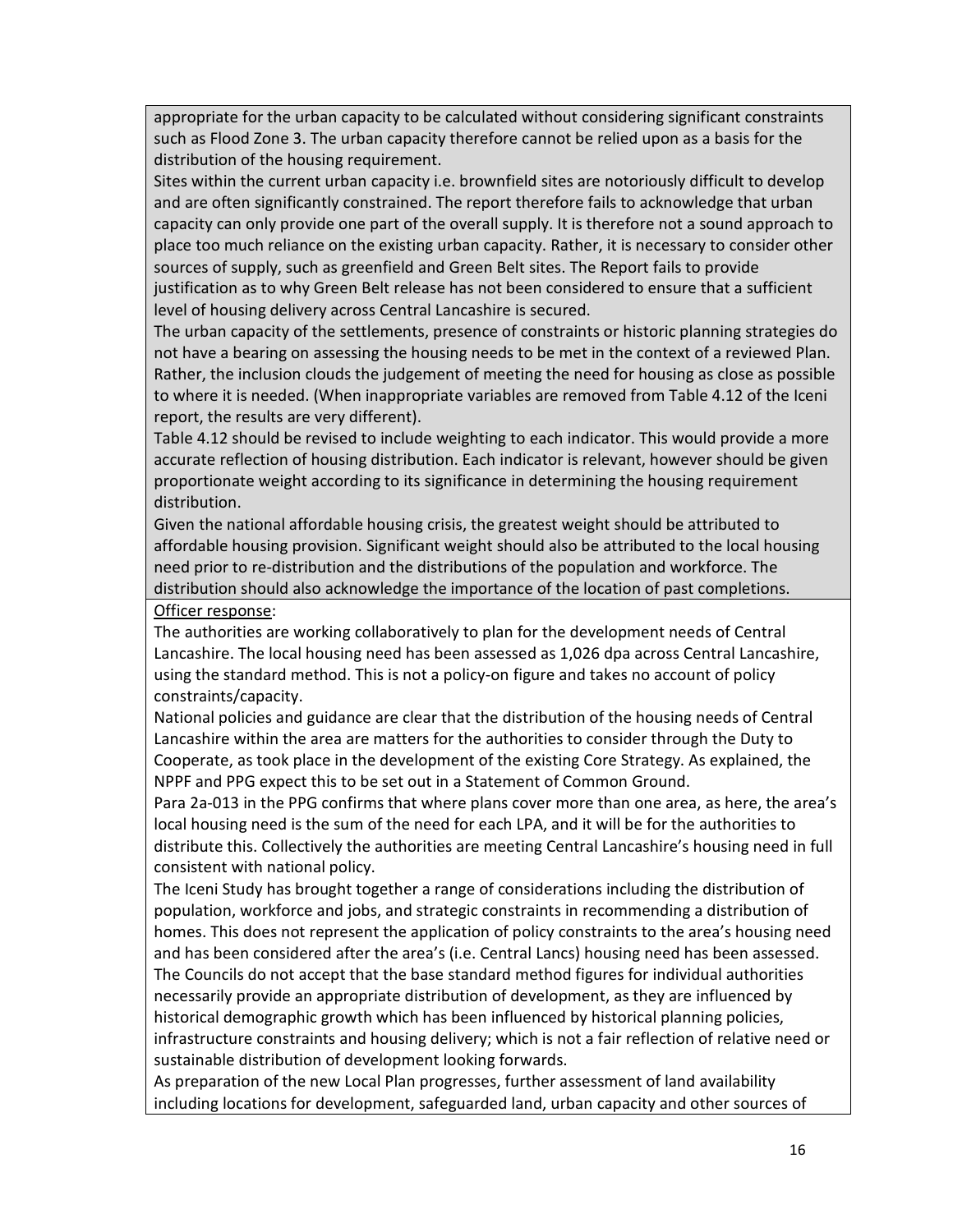supply will progress; and alongside other evidence including transport studies and assessments may influence both the scale and distribution of housing development in the forthcoming Local Plan. These issues will thus continue to be considered as the preparation of the Local Plan progresses with further opportunities for consultees to input and comment.

### **15. The "assumption" in the Housing Study that Central Lancashire is still a single Housing Market Area (HMA) needs to be questioned / re-visited.**

The evidence within the Iceni report (including Table 3) raises questions as to whether the assumption about the area being a single housing market area (HMA) is correct. This needs to be re-visited. The data shows that Preston sits away from the other two local authorities and the relationship in respect of house prices between Preston and Chorley/South Ribble is actually relatively weak. The study should have reviewed the HMA in the first instance. The SHMA set out the methodology for defining its HMA, but as this was undertaken in 2017, it is now considerably out of date particularly in light of the changes to national planning policy and guidance. A review of the HMA is essential. A distribution based largely on the availability of housing land does not accurately and robustly reflect the need for housing across the three areas.

The assumption does not reflect how the Central Lancashire market operates, as shown in the review of the house price and migration data, and affordability ratios (e.g. the market and affordable housing needs in Chorley, including specific groups, are not met). Chorley's affordable housing need should be met in Chorley and redistributing it to Preston will not meet that need.

Further evidence will need to demonstrate the consideration given to house price differentials/data, migration flows, affordability, travel to work relationships, and existing and planned infrastructure pressures. This evidence should also highlight the importance of retaining an appreciation of locally-based needs which should take into account more qualitative factors, such as school catchment areas and the desires of people to remain close to families.

The SHMA was only published in 2017. If this is considered up to date enough to rely on in terms of establishing the HMA, then the SHMA should also be considered up to date enough in terms of the housing requirement / distribution that it identified (but the MOU proposes a requirement / distribution far below those set out in the SHMA).

There is a clear correlation between the distribution of the workforce and the distribution of the population. These indicators (as shown in Tables 4.1 and 4.2 of the Iceni report) are fundamental to assessing where new homes are required – as they provide a clear picture of where the bulk of the population, and the workforce are located.

Officer response:

There has been no change in Planning Practice Guidance regarding how housing market areas are defined between the publication of the SHMA in 2017 and now (early 2020). The evidence base supporting the identification of the Central Lancs HMA is set out in Section 2 of the SHMA. The SHMA considered national and regional research on housing market geographies, both of which supported the identification of a Central Lancs housing market. It considered housing price dynamics, migration and travel to work patterns finding that triangulation of the sources strongly supports placing Chorley, Preston and South Ribble within a common and unique Housing Market Area. Besides house prices, much of the detailed core local data considered in that report remains the most recent available.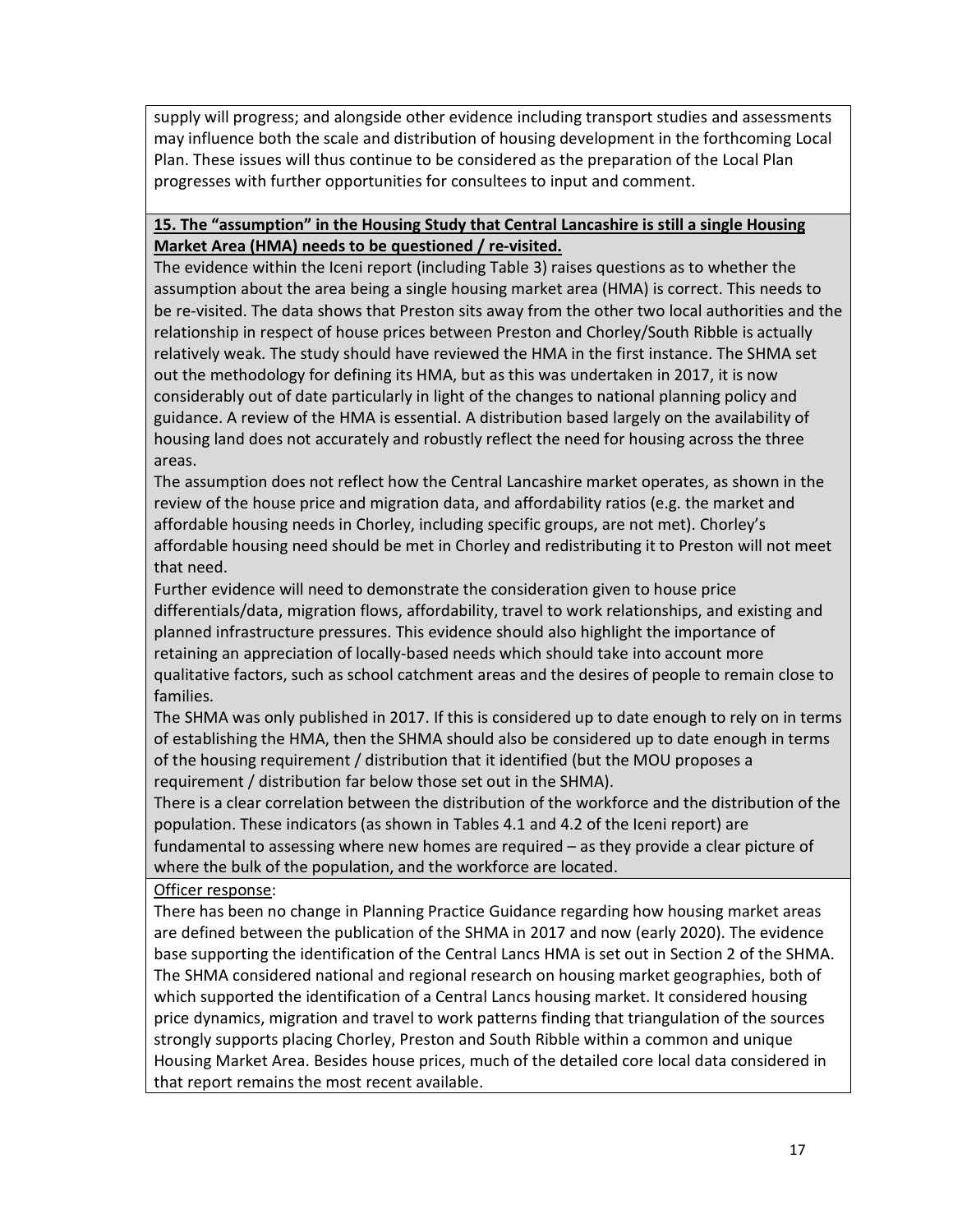Preston's urban area and the main urban areas in South Ribble (including Penwortham and Bamber Bridge) are in close proximity to one another, and there is clear and strong migration and commuting relationships between the three authorities. Average house price differentials are influenced by the mix of homes sold, which varies by area, and by urban/ rural distinctions. Prices by type across the three areas are relatively similar, as for instance Tables 5.1 and 5.2 in the Iceni Study show.

In contrast to the approach to defining housing markets, the PPG has revised the approach to be used in assessing local housing need through the introduction of the standard method. This constitutes a new and revised approach to calculating the overall need for housing. The 2017 SHMA does not therefore provide an appropriate basis for quantifying Central Lancashire's objectively assessed need for housing and the OAN figures in the 2017 SHMA are therefore outof-date.

**Theme vi): The proposed housing distribution is imbalanced and unjustified. The identified housing need is too low & needs increasing - for Central Lancashire as a whole, and for the individual districts (Chorley in particular). Consideration should be given to growth strategies and strategic infrastructure projects such as the City Deal, etc. A lower figure will stifle sustainable economic growth and does not align with the growth ambitions. It will also render Core Strategy Policies 1 and 4 out of date.** 

### **16. The proposed housing distribution is imbalanced and unjustified.**

The rationale as to why the precise proportions have been attributed to each authority is not clear. There is a lack of weight given to some key factors, such as the delivery of affordable housing, which are currently underpinning the national housing crisis and there is no robust evidence to support the proposed distribution.

It is not clear from the evidence provided why the precise proportions that have been proposed are as they are. It is not clear for example why greater consideration should be given to the existing spatial strategy, the urban capacity or land not subject to national constraints over the evidence in relation to the local housing need identified for each authority or to the level of historic completions.

It is unclear why the Councils have not chosen to pursue a housing requirement more reflective of the delivery levels that they are capable of achieving, and to align with the regional growth strategies for the area and national commitment to delivering housing across England. Officer response:

The approach adopted to the distribution has sought to balance a range of factors as set out in Para 4.45 of the Iceni Report. This takes account of factors considered relevant and justified by national planning policies in the NPPF. Paragraphs 4.46 – 4.49 set out the rationale for the proportion attributed to individual authorities.

The conclusions on the recommended distribution of housing within Central Lancashire for the purposes of the MOU have taken account of the distribution of jobs, population, and workforce and the relative affordability of the three areas are considered to support in particular sustainable patterns of development at the scale at which the issue is being considered. Nominal urban capacity and land subject to national constraints have also informed the distribution recommended in the Iceni Report.

Past delivery levels have been influenced by land availability and infrastructure constraints which have affected the level and pace/phasing of development in different areas, with for instance delivery of Buckshaw Village in particular leading to significant development in Chorley.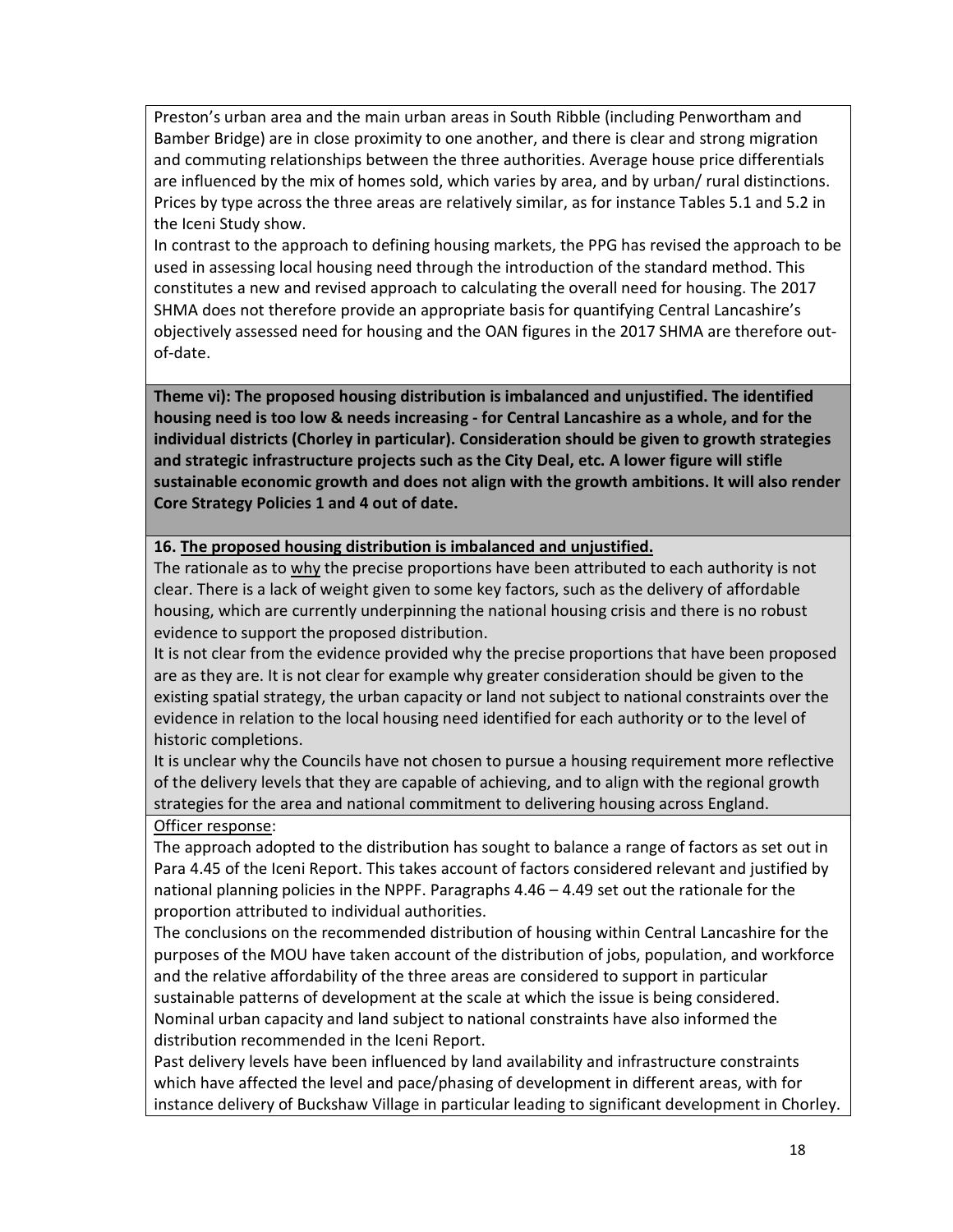This is clear in comparing the distribution of development over the 2009-14 period which fed into the standard method (Iceni Report Table 4.5), and clearly influences the distribution of need shown therein between the three authorities, as against the more recent distribution of development (Iceni Table 4.6). There is no clear planning reason as to why the appropriate distribution moving forwards should necessarily closely mirror development trends between 2009-14.

Further consideration of sustainable patterns and the distribution of development will be undertaken as the preparation of the local plan progresses, taking account of further evidence.

**17. The overall housing need figure for Central Lancashire is too low and is contrary to the Core Strategy and national policy. The housing needs are greater than the standard method indicates (consideration should be given to growth strategies and strategic infrastructure projects such as the City Deal, etc.), and this is contrary to the Government's ambitions of boosting the supply of housing.** 

The MoU is seeking to re-distribute development contrary to that set out within the Core Strategy. A reduction in overall housing requirement across Central Lancashire (when compared to the Core Strategy requirement) does not align with a wider commitment to growth in the region and is contrary to national policy. The standard method for assessing local housing need only provides a minimum starting point in determining the number of homes needed in an area. Utilising the standard method calculation, Chorley has the highest housing requirement (579dpa), followed by Preston (241dpa) and South Ribble (206dpa). It must therefore be questioned how it can be a justified approach to inverse the ranking for Chorley– awarding the authority the lowest housing requirement under the proposed distribution.

The standard method for assessing local housing need provides a minimum starting point in determining the number of homes needed in an area. It does not attempt to predict the impact that future government policies, changing economic circumstances or other factors might have on demographic behavior. Therefore, there will be circumstances where it is appropriate to consider whether actual housing need is higher than the standard method indicates. This will need to be assessed prior to, and separate from, considering how much of the overall need can be accommodated (and then translated into a housing requirement figure for the strategic policies in the plan). Circumstances where this may be appropriate include, but are not limited to situations where increases in housing need are likely to exceed past trends because of: - growth strategies for the area that are likely to be deliverable, for example where funding is in

place to promote and facilitate additional growth (e.g. Housing Deals);

- strategic infrastructure improvements that are likely to drive an increase in the homes needed locally; or

- an authority agreeing to take on unmet need from neighbouring authorities, as set out in a statement of common ground;

There may, occasionally, also be situations where previous levels of housing delivery in an area, or previous assessments of need (such as a recently produced Strategic Housing Market Assessment) are significantly greater than the outcome from the standard method. Authorities will need to take this into account when considering whether it is appropriate to plan for a higher level of need than the standard model suggests.

Firstly, there is a growth strategy for the area where funding is in place to promote and facilitate additional growth. "City Deal" is an agreement between the Government and four local partners; Lancashire County Council, Lancashire Enterprise Partnership, Preston City Council and South Ribble Borough Council. A total of £434m new investment will lead to the expansion and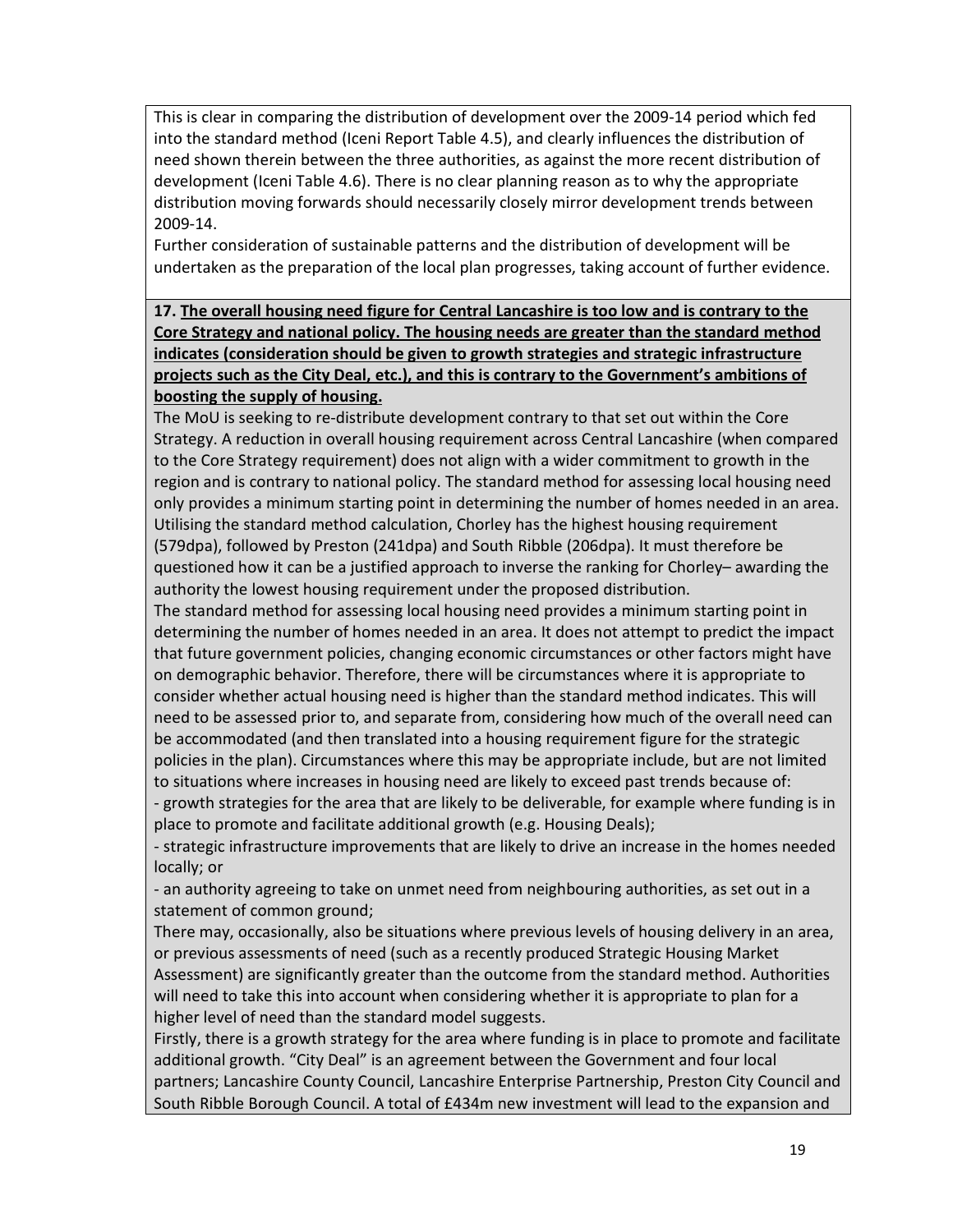improvement of the transport infrastructure in Preston and South Ribble at an unprecedented rate, enabling a forecast 20,000 new jobs and 17,420 new homes to be created over a 10 year period. The 17,420 dwellings over a 10 year period in South Ribble and Preston is significantly higher than the standard method and the draft MoU propose. Within this context, it is surprising that there is no reference to the City Deal in the draft Iceni report.

Secondly and linked to the City Deal there are several strategic roads and other infrastructure improvements, which are being delivered in the area that will drive an increase in the number of homes needed.

Thirdly, it is not known at this stage whether any unmet need from neighbouring authorities could be delivered in Central Lancashire. The draft Iceni report makes no reference to this having been considered.

Finally, there is a recent SHMA in Central Lancashire, which was only published two years ago and considers that the housing needs in the area are significantly greater than the outcome of the standard method. This is due in part to the economic growth in Chorley and South Ribble, which has not been considered in the draft Iceni report.

The local housing need figure shows a reduction from the Core Strategy of 1,341 to 1,026 (a 24% reduction). This is not contributing to the Government's aim of 'boosting the supply of housing', in fact it is planning for significantly less housing and is contrary to the Government's ambitions.

#### Officer response:

The Core Strategy housing requirement figures set out in Core Strategy Policy 4 are out-of-date. They were based on the now revoked Regional Spatial Strategy for the North West (the RS). This was based on evidence of housing needs which was prepared in 2003, prior to the RS adoption in 2008. It does not provide a reliable basis against which to assess current or future housing needs.

The NPPF sets out that for plan-making, the strategic policies should be informed by a local housing need assessment conducted using the method in the PPG (NPPF Para 60); whilst Para 73 states that where the housing requirement in adopted strategic policies (i.e. in the Core Strategy) is more than 5 years old, five year housing land supply should be assessed against the local housing need.

The NPPF and PPG have been revised to replace the methodology for assessing an 'objectively assessed housing need' in the 2012 NPPF and associated 2014 PPG with the standard methodology, addressing Government's objectives of creating a simpler, quicker and more transparent means of identifying housing needs. This renders the assessment of OAN (i.e. the specific OAN figures) within the 2017 SHMA out-of-date and inconsistent with current national policy/guidance.

The PPG does set out circumstances in Para 2a-010 in which it might be appropriate to plan for higher levels of housing provision than the minimum figures generated by the standard method. These are however considerations for the plan-making process, not decision-making. For decision making, the PPG on Housing Supply and Delivery is clear that five year housing land supply should be assessed against the standard method. The authorities propose to do this, and the proposed housing requirement figures in the MOU are based on distributing the local housing need derived from the standard method.

As the plan-making process progresses, the authorities recognise that they will need to take account of future data releases and evidence, and engagement on what level of housing provision should be planned for in Central Lancashire. The outcomes of this may in time require the level or distribution of housing provision to be updated either through the revision of the MOU or the preparation of the new Local Plan.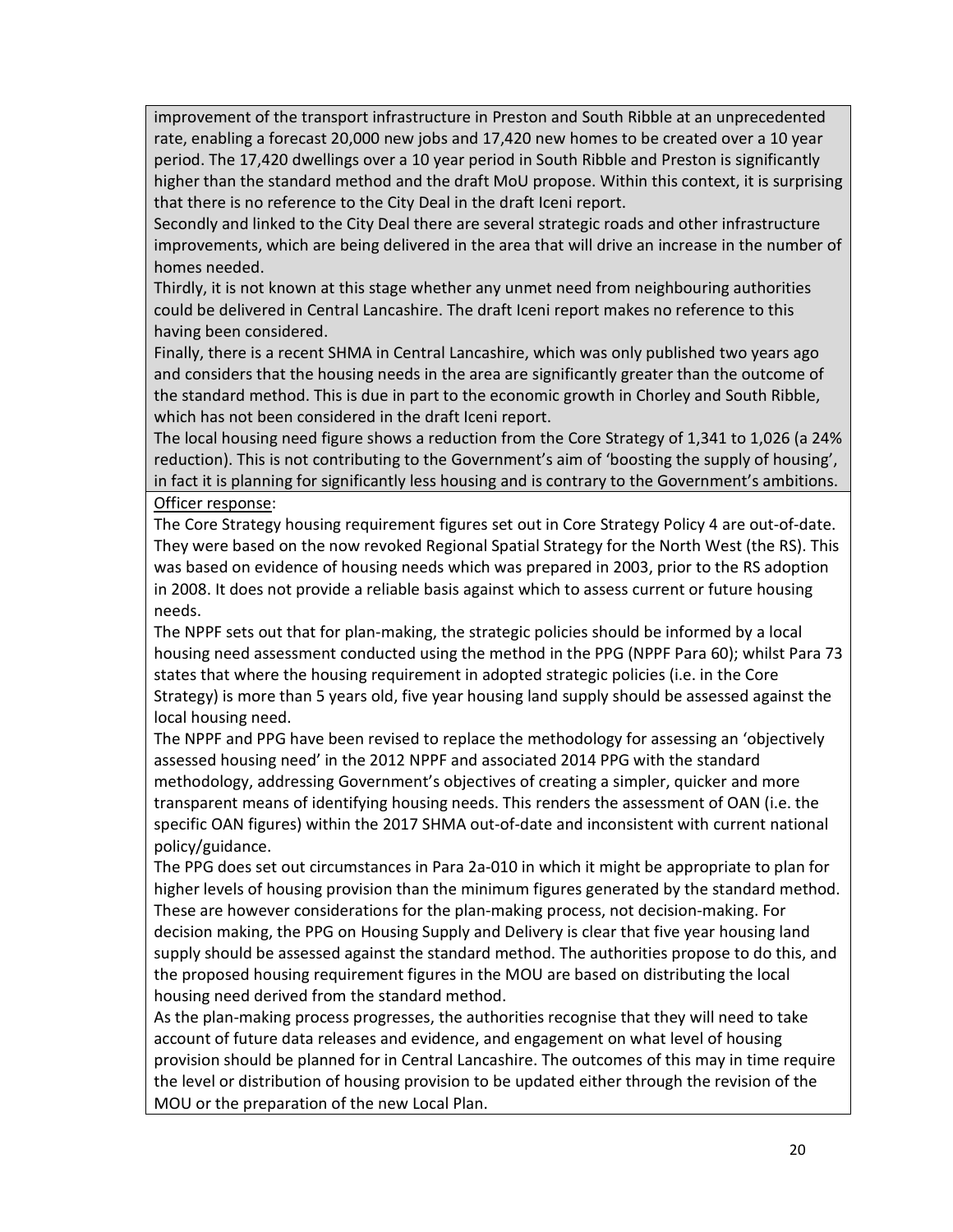Issues of unmet need from other authorities are also considerations which may need to be taken into account as the preparation of the new Local Plan progresses but are not relevant to the calculation of five year land supply for development management purposes. The Councils will continue to engage actively in discussions with authorities in neighbouring areas as appropriate through the plan-making process.

The standard method figures for individual authorities have been significantly influenced by the distribution of development over the 2009-14 period which influenced migration and demographic growth in the 2014-based Household Projections. This is clear from the analysis of housing completions in Section 4 of the Iceni Study. Planning on the basis of these figures would perpetuate the distribution of development seen over this five year period in which there were particular constraints to development in Preston and South Ribble which funding for major strategic infrastructure is now addressing. The more recent distribution of development in Central Lancashire (Iceni Table 4.6) has been notably different.

The Central Lancashire City Deal is clear that this was about accelerating the delivery of development in Preston and South Ribble which was planned for through the Central Lancashire Core Strategy. It established an Infrastructure Delivery Programme and Investment Fund to deliver the critical infrastructure required to enable the full development of significant housing and commercial development schemes. The City Deal did not suggest or indicate an acceptance of a higher level of housing need, it's focus was bringing forward delivery of the housing numbers in the Central Lancashire Core Strategy.

A review of the City Deal has been undertaken and it is clear that this has been a success in increasing the rate of housebuilding in Preston and South Ribble, through delivering the earlier provision of infrastructure to enable development, providing certainty and increasing market confidence. However, the cost of providing the significant infrastructure required have increased and it will be necessary to both extend the City Deal period and consider ambitious housing targets in order to ensure this infrastructure is fully funded.

Consideration of whether it is appropriate to plan for higher housing figures, or provide additional supply to facilitate delivery above minimum requirement figures (subject to market demand) are issues for the new Local Plan to consider, and are not considered relevant to the MOU and the assessment of five year housing land supply in advance of the adoption of a new plan.

**18. A lower figure than the Core Strategy will stifle sustainable economic growth and does not align with the growth ambitions of the LEP and the City Deal & other strategic infrastructure projects, etc.** 

There should be some alignment between the ambitions of the LEP to increase the number of jobs and the level of housing growth set out in the Housing Study, and the infrastructure as part of the City Deal.

Without this alignment, a housing figure less than the current Core Strategy figure is likely to stifle future growth, rather than support it. To accept a housing requirement below that which was previously adopted, seems illogical and at odds with Central Lancashire's aspirations to be a driver of sustainable economic growth for the region.

Officer response:

The Government has removed the requirement to align evidence and strategies for homes and jobs, recognising that forecasting future economic performance was one of the most complex and disputed elements of determining an area's OAN. Following the approach outlined in the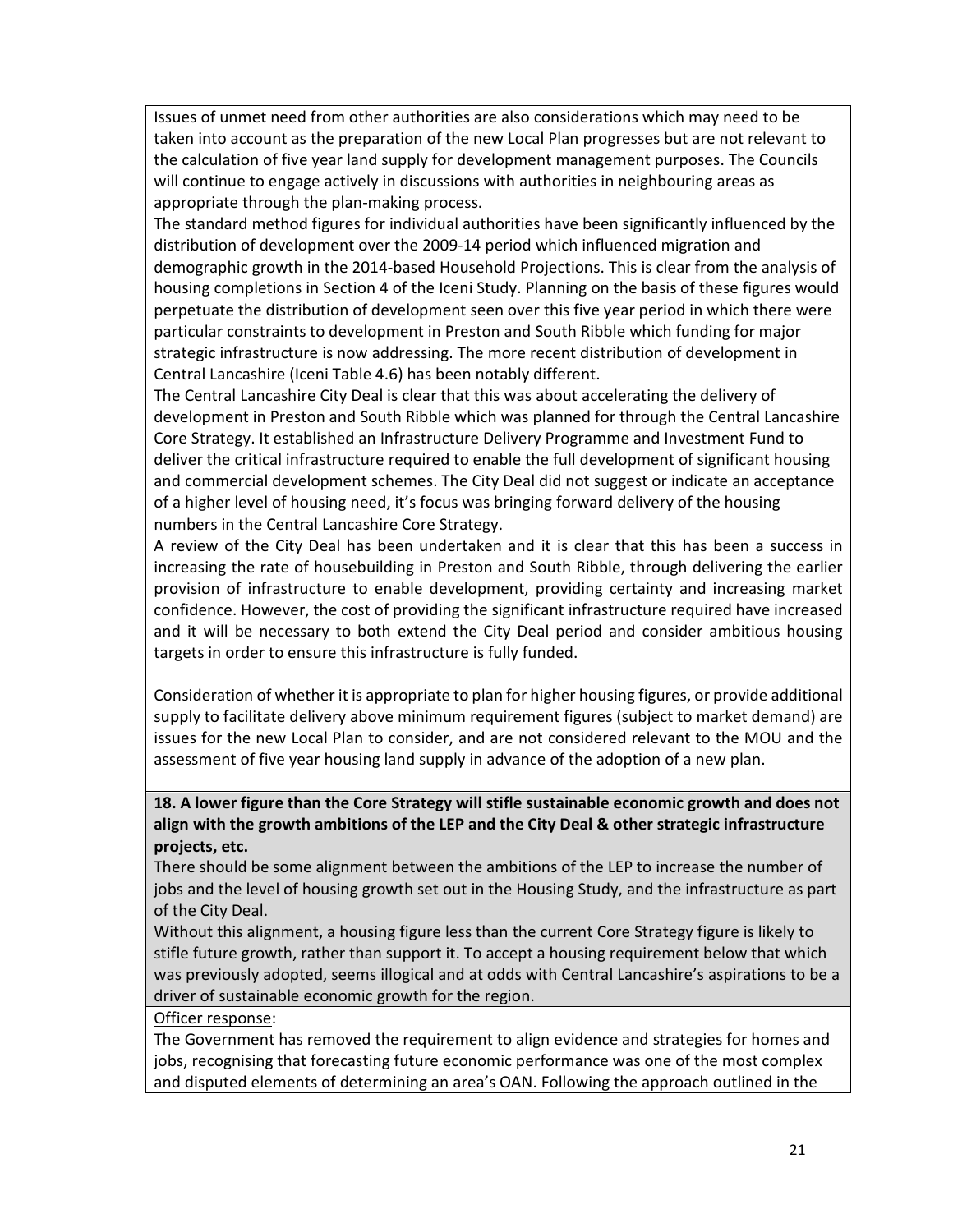NPPF and PPG, it is not relevant to five year housing land supply calculations in advance of the adoption of a new local plan.

The City Deal is not part of the Development Plan; rather it assists in supporting investment into infrastructure delivery programme for Preston, South Ribble and Lancashire. It is not embodied in policy, is not identified in the NPPF or Guidance as a consideration in assessing five year land supply in advance of the Local Plan adoption. The City Deal has undergone a mid-term review and the outcome of that will be considered through the new Local Plan.

The alignment of other evidence and strategies for housing and employment will also be considered through the plan-making process as further evidence is prepared. The LEP is for instance in the process of preparing a new Local Industrial Strategy, a Greater Lancashire Plan is to be prepared, and the authorities will take account of further evidence through the planmaking process as it progresses.

### **19. The re-distribution figures for the districts (Chorley in particular) is too low and is contrary to both the Core Strategy AND the minimum number required (Chorley in particular) using the Standard Method. The housing needs are greater in the districts than the standard method indicates.**

The housing numbers for each district as a result of the proposed re-distribution in the MOU, are not the same as the minimum housing need set out in the standard method.

In particular, the figure for Chorley is significantly BELOW the minimum needed if using the standard method.

### Officer response:

Central Lancashire has an adopted Joint Core Strategy covering the Central Lancashire area, and is in the process of preparing a new Local Plan for the area. PPG 2a-013 is clear that where local housing needs assessment cover more than one area, in particular where strategic policies are being produced jointly – as is the case in Central Lancs – the housing need for the defined area should be at least the sum of the local housing need for each LPA within the area, and it will be for the relevant strategic policy-making authority to distribute the total housing requirement which is then arrived at across the plan area. The PPG is clear that such a distribution should be agreed through the Duty to Cooperate and set out in a Statement of Common Ground, which is what the authorities are proposing.

The proposed housing distribution meets Central Lancashire's housing needs as assessed using the standard method for Central Lancashire as a whole and is considered to be consistent with national policy. There are considered to be based on the current evidence and a reasonable set of criteria.

The standard method figures for Chorley are influenced in particular by housing provision over a five year period (2009-14) which fed into the 2014-based Household Projections, which in turn was influenced by the economic recession and delivery of the Buckshaw Village strategic site; together with infrastructure constraints which inhibited housing delivery in Preston and South Ribble. As the Iceni Study shows, the distribution of development in more recent years has differed. The authorities do not consider that the standard method distribution is an appropriate and sustainable distribution of homes which should be replicated moving forwards.

**20. A lower figure than the Core Strategy will render Policies 1 and 4 out of date, which will engage the tilted balance in favour of sustainable development for decision taking.**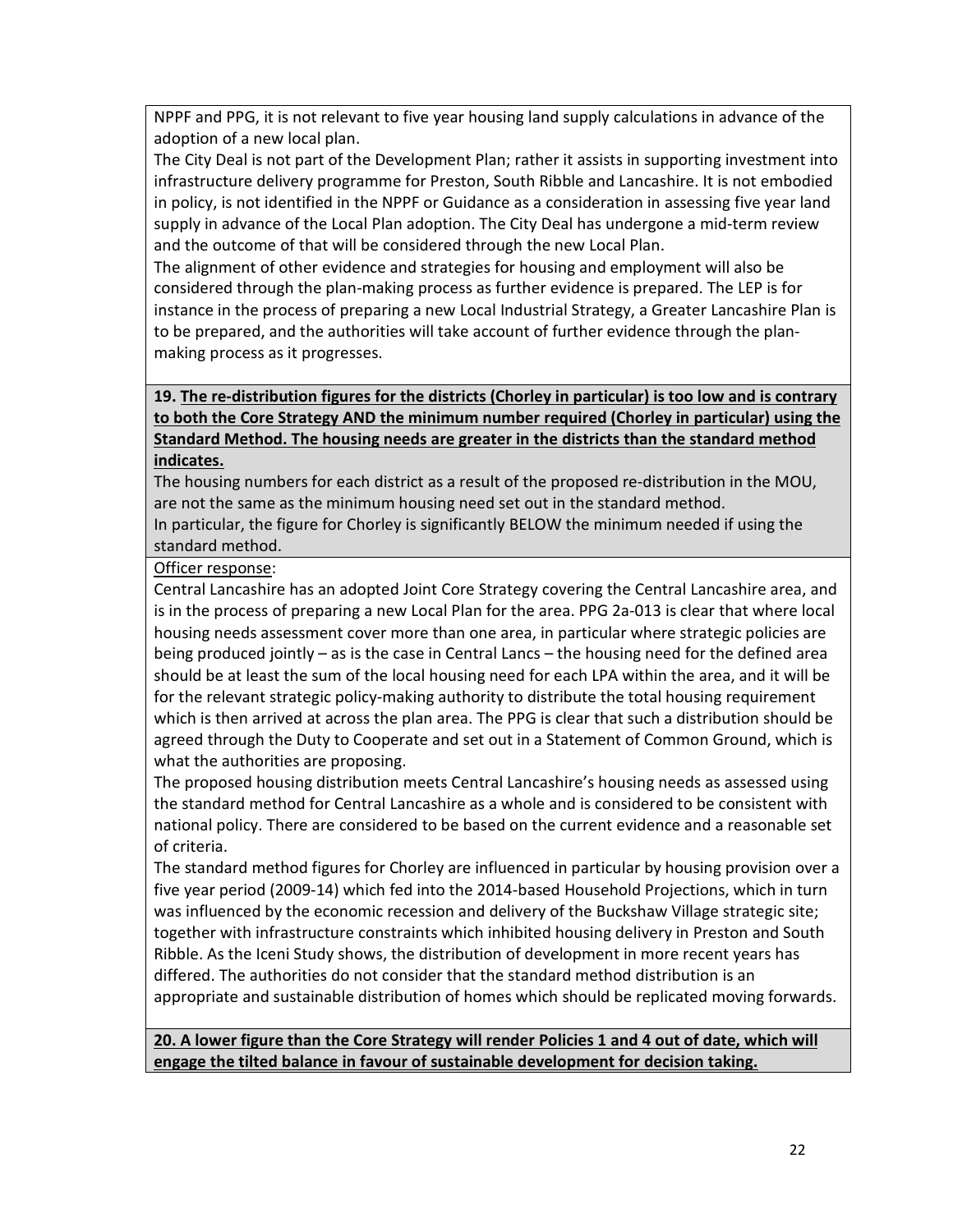The draft MoU would render policies 1 and 4 of the Core Strategy out-of date. This means the tilted balance to the presumption in favour of sustainable development set out within paragraph 11 of the Framework would be engaged.

### Officer response:

No. The evidence shows that the Core Strategy provides a policy framework which is capable of meeting housing need in full based on the latest evidence. Whilst the housing requirement figures in Policy 4 are considered out-of-date, the authorities are able to maintain a 5 year housing land supply against the latest evidence of need consistent with the framework set out in Para 73 in the NPPF.

Furthermore, the housing requirement figures set out in the MOU for each of the authorities are below that in the CLCS. By implication the housing need is capable of being met and five year land supply maintained in a way which is consistent with the spatial strategy in the CLCS. Policies 1 and 4 are not therefore considered out-of-date, and the presumption in NPPF Para 11 is not considered to be engaged on this basis.

**Theme vii): The MOU does not adequately take into consideration key elements such as historic under-delivery; meeting un-met need from other areas; affordable housing need (especially where it is most needed, e.g. Chorley); and specialist housing such as homes for older people, etc. There is a need to concurrently bring forward alternative avenues to home ownership, and further evidence is needed in terms of the scale and geography of demand.** 

### **21. The MOU does not adequately take historic under-delivery into consideration.**

There are historic under-delivery issues in Preston dating back to the old RSS period (from 2003), which has resulted in a substantial backlog. There is still a significant backlog that should be accounted for when setting the housing requirement target going forward. Whilst taking account of such shortfall is not a requirement when using the standard methodology, the suppressed household formation resulting from this under delivery will be reflected/ baked into the housing projections which inform the standard method, which is a further strong reason to support an uplift. Accordingly, it is clear that the housing need is actually considerably higher than that provided by the standard method.

Officer response:

Historic under-delivery of housing and affects of this such as supressed household formation or constrained in-migration is captured within the affordability adjustment within the standard method as set out in the PPG (Paras 2a-006 and 2a-011) which sets out that it is therefore not a specific requirement to specifically address under delivery separately.

There is a historic under-delivery of 288 dwellings across Central Lancashire over the period from the start of the Core Strategy in 2010 to 2019. This is more than addressed in the affordability adjustment applied within the standard method (which increases the need by 125 dpa relative to the household projections, and equivalent for instance to 1250 dwellings over a 10 year period across Central Lancs).

### **22. The MOU is silent on identifying and meeting unmet need.**

Central Lancashire's position on whether they will take any unmet housing need does not appear to be confirmed. It is a matter which needs to be considered and potentially taken into account when establishing the housing requirement figure for Central Lancashire. Wyre Council, which adjoins Preston City Council to the north, has unmet housing needs that it was unable to accommodate in its own administrative boundaries. Paragraph 1.4.4 of the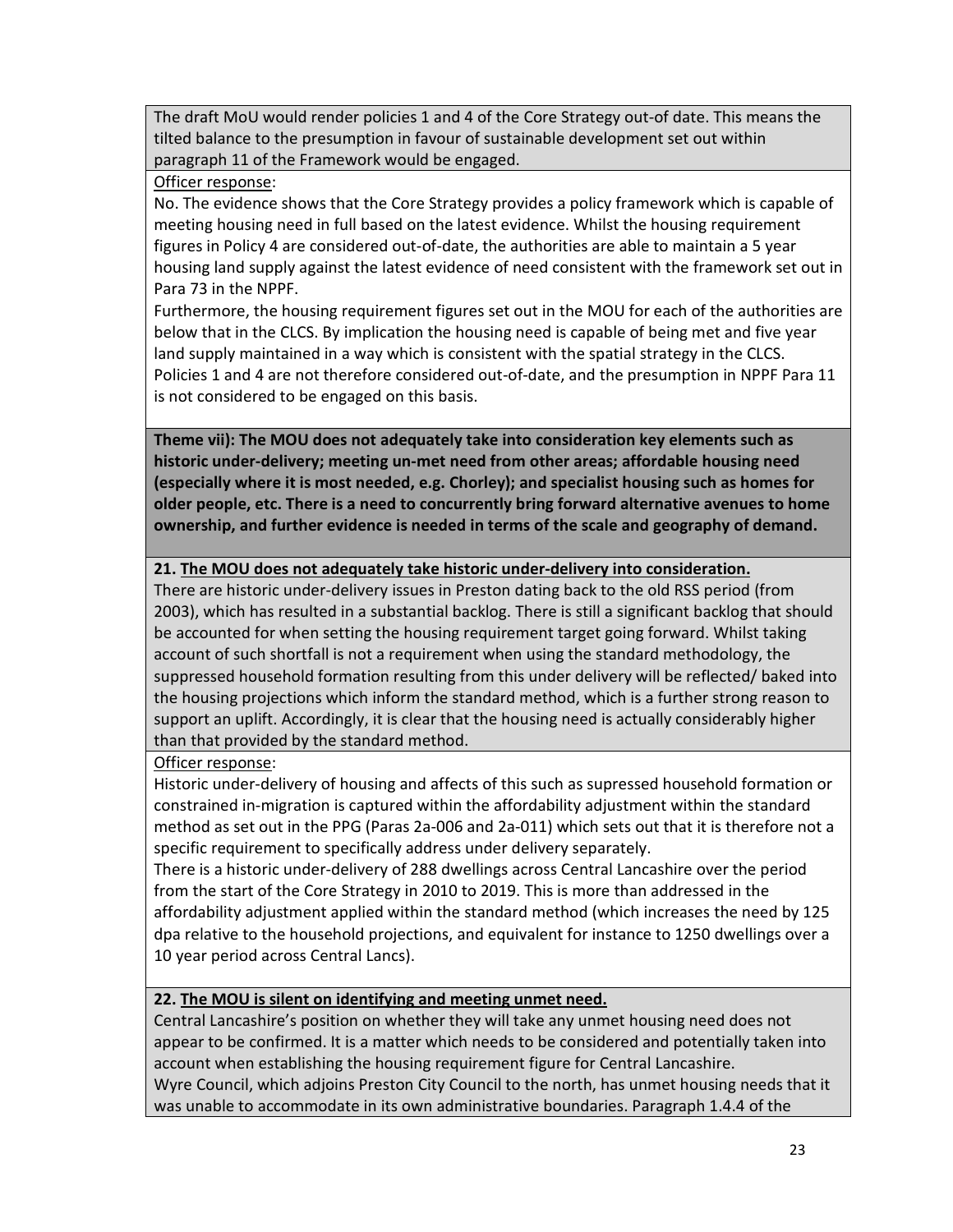adopted Wyre Local Plan (February 2019) also confirms that Lancaster City Council have issues with unmet need.

Officer response:

Issues of unmet need are issues for the plan-making process, not the calculation of five year housing land supply in advance of the adoption of a new local plan. The authorities will continue to engage as appropriate with neighbouring authorities on such issues.

Wyre sits within a different housing market area, for the Fylde Coast, with Blackpool and Fylde. It adopted a Local Plan in Feb 2019 which includes a review mechanism in Policy LPR1 which commits Wyre to an early partial review of the Plan commencing in 2019 with submission of the review for examination by early 2022 to address the shortfall against the identified OAN.

Policy LPR1 sets out that this early review will include considering updated evidence of housing need, a review of transport and highways issues, and the allocation of sites within Wyre to meet the full OAN taking this into account. The Central Lancashire authorities will continue to engage with Wyre through the Duty to Cooperate through the preparation process of the authorities' respective plans.

In respect of Lancaster, the emerging Local Plan (which is at a main modifications stage) proposes a housing requirement of 522 dpa against an objectively-assessed housing need of 650-700 dpa for a 2011-34 plan period. Lancaster's local housing need as assessed using the standard method is 411 dpa, and the Council's emerging Local Plan would meet this in full. The Central Lancashire authorities will continue to engage as appropriate on issues of unmet need with Lancaster CC as appropriate as the plan making process progresses.

The Central Lancashire authorities will also engage with other neighbouring authorities, such as those within Greater Manchester, as appropriate through the Duty to Cooperate as the plan making process progresses.

## **23. The need for affordable housing will not be met, especially where it is most needed (it will actually be redistributed away from where it is most needed, e.g. Chorley).**

Affordable housing need will not be met and will be directed away from where it is needed most (e.g. Chorley). The affordability adjustment, to take account of market signals, clearly evidences that the need for affordable housing is significant within all three authorities, with the greatest affordability concerns within Chorley. This indicator demonstrates a significant need for more affordable housing to be provided in Chorley to meet the needs of the population. Gross need for affordable housing needs to be given significant weight, as do household growth projections, when determining housing distribution. Current affordable housing delivery policy in the Core Strategy also needs to be considered when assessing whether the affordable housing need will be met where it is needed.

It is important for local planning authorities to consider the implications the standard method will have on delivering affordable housing need in full. If it becomes clear that affordable housing need will not be delivered in full then an increase to the total housing figures should be considered. The affordable housing need will not be met, particularly where it is most needed. Table 4.4 applies an affordability adjustment, to take account of market signals. The table clearly evidences that the need for affordable housing is significant within all three authorities, with the greatest affordability concerns within Chorley. This indicator demonstrates a significant need for more affordable housing to be provided in Chorley to meet the needs of the population. Para 5.41 indicates a demand for alternative types of affordable housing, but the analysis derives a contradictory conclusion that if a family can afford to rent, they can also afford cheaper housing stock (however, this might not be suitable to meet their needs).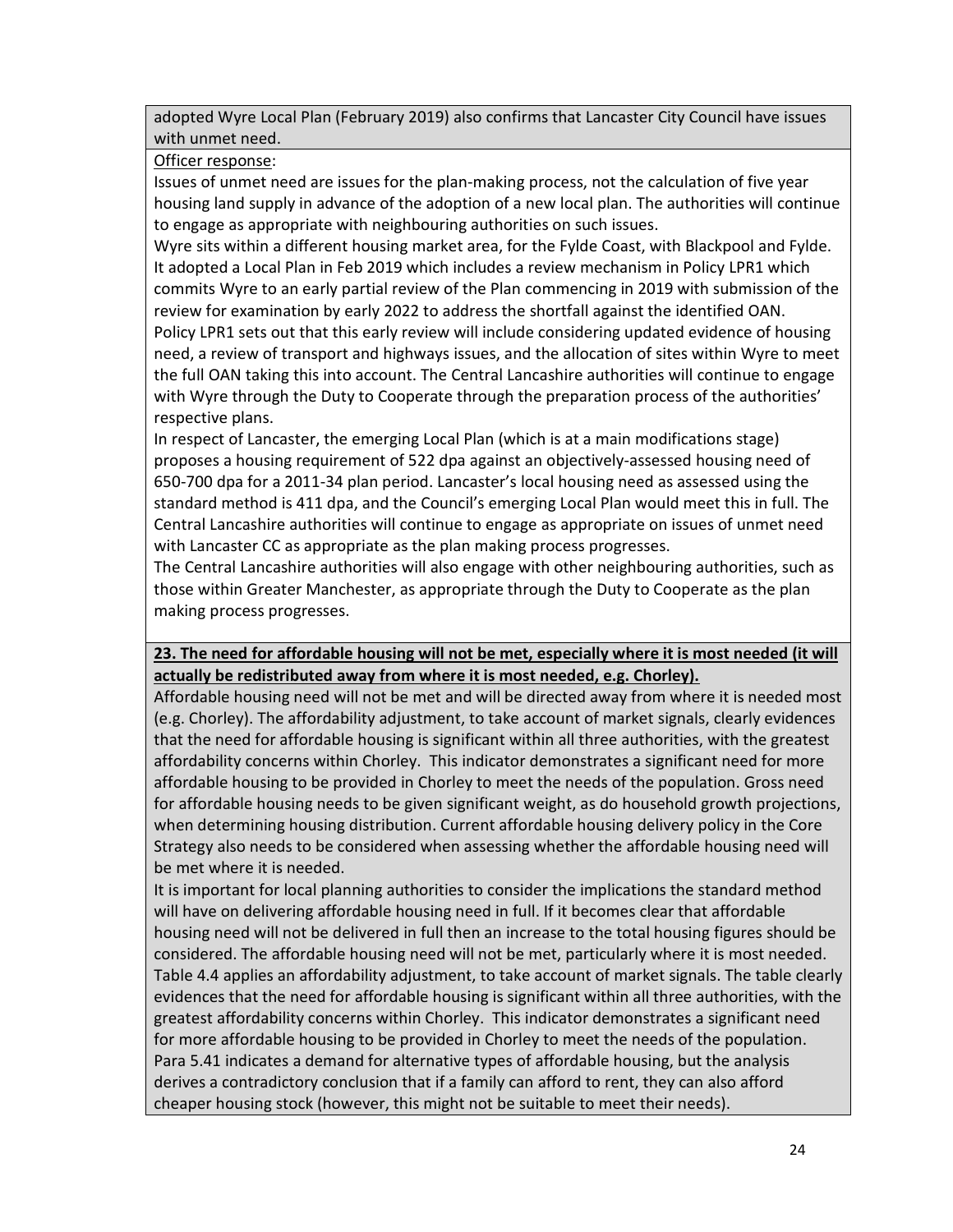Further, paras 5.45 to 5.49 of the MoU makes an assumption that a terraced house can equally meet the needs of a growing family. This is flawed. The evidence indicates a need to concurrently bring forward alternative avenues to home ownership such as Discount to Market or Starter Homes in order assist those moving from the PRS sector.

The gross need for affordable housing, as outlined in Table 5.9 of the report, should be given significant weight in the determination of the housing distribution. The table indicates that South Ribble has the highest need, followed by Chorley. It should be noted that both of these authorities have a gross need considerably higher than Preston. It would be a significant oversight not to factor this into the overall distribution of the housing requirement. Another factor essential in the consideration of affordable housing need is household growth projections, as outlined in Table 3.1 of the Report. The table highlights that Chorley has the highest annual household growth projections (498) – over twice the figures projected for

Preston (225) and South Ribble (178).

The affordable housing requirement, as currently outlined in Policy 7 of the Core Strategy must also be considered in the determination of the housing distribution. Applying the current planning policy requirement (30%) to the proposed housing requirements would not allow the annual affordable housing need, as set out above, to be met in either Chorley or South Ribble. This is apparent without any reference to the fact that some sites e.g. small sites will be exempt from affordable housing provision, further diminishing the number of affordable homes provided. The distribution of the housing requirement is unjustified as it will not deliver sufficient affordable housing to meet the population's needs. It also fails to take account of and address relative affordability, particularly within Chorley which has the highest affordability ratio.

Officer response:

The Iceni report shows a net need for rented affordable housing (Table 5.6) but does not show a need for additional affordable home ownership products (Table 5.10) in quantitative terms. Assessments of affordable housing need should take into account both the gross need and supply, as the Iceni Study does. The affordable housing need however represents a need for a specific type of housing and does not have a direct influence of the overall need for housing, as Para 5.47 within the report sets out.

|                    | Chorley | Preston | <b>SR</b> | Total |
|--------------------|---------|---------|-----------|-------|
| Affordable Housing | 132     | 250     | 208       | 590   |
| Need (Table 5.6)   |         |         |           |       |
|                    | 22%     | 42%     | 35%       | 100%  |
| Proposed           | 282     | 410     | 334       | 1026  |
| distribution<br>οf |         |         |           |       |
| Method<br>Standard |         |         |           |       |
| <b>LHN</b>         |         |         |           |       |
|                    | 27.5%   | 40%     | 32.5%     | 100%  |

There is a relative similarity between the distribution of affordable housing need between the authorities and the proposed (as shown below).

Affordability has been one of the considerations in assessing the proposed distribution but should (and has) been considered alongside other factors. Affordability ratios are partly influenced by the existing mix of properties sold.

Through the plan-making process, the affordable housing need will be a consideration in assessing what level of overall housing provision and housing supply to plan for through the new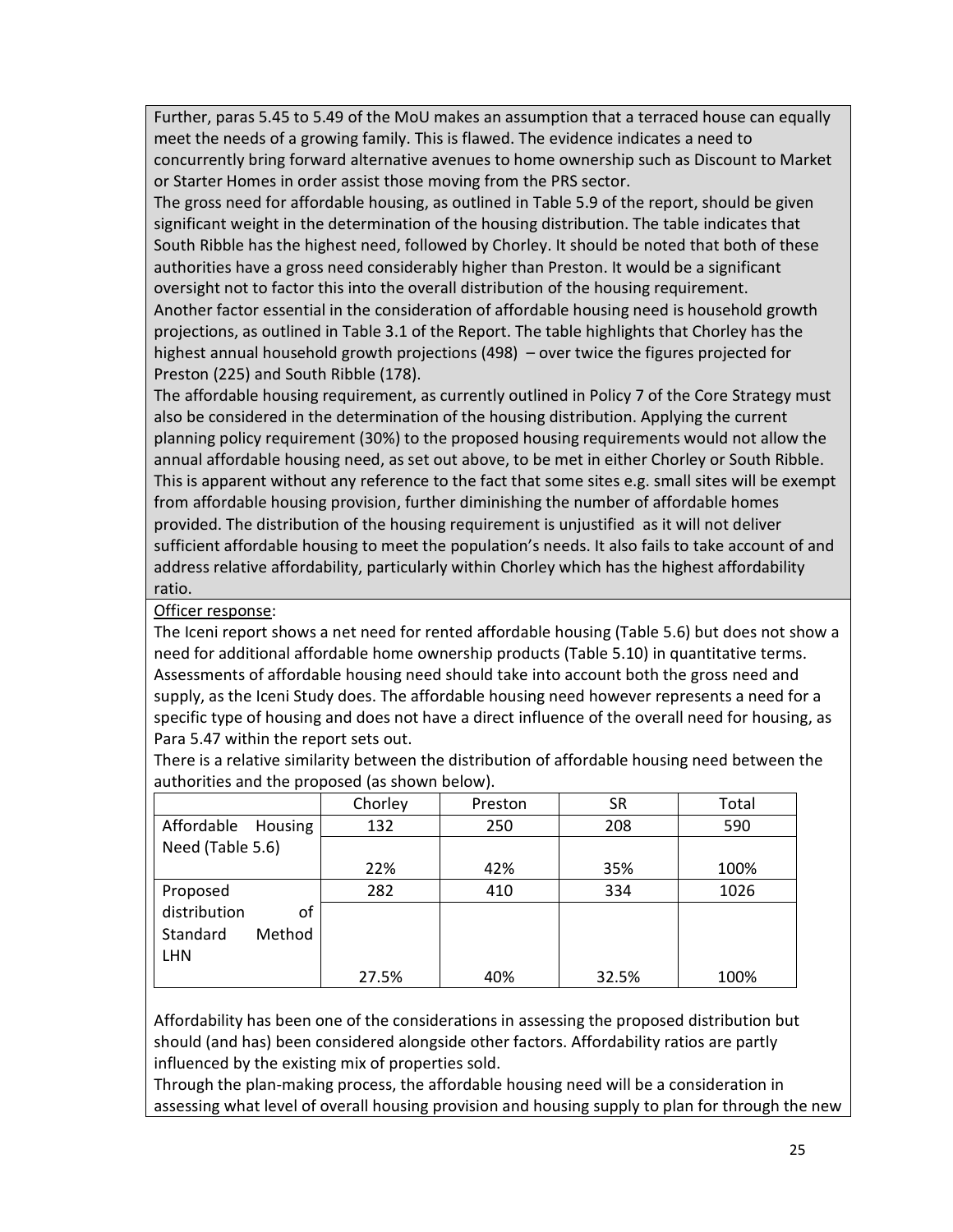Local Plan – consistent with the approach set out in the PPG. These are however issues for planmaking, and not for assessing the five year housing land supply where Government policy/guidance is clear that the standard method should be used.

#### **24. Specialist housing need, such as housing for older people, will not be met.**

With regards to specialist housing – such as for older people - the Housing Study does not take into account and fully consider the actual need in each authority and how this will be accommodated by the proposed housing requirement and the proposed distribution of that requirement.

Open market age restricted housing (to meet the lifetime homes standard) is not referred to in Para 7.9. Indeed, it is omitted from consideration in the report entirely. The needs of older persons will continue to go unmet.

Officer response:

The Iceni Study considers the needs of older persons in Section 7. The needs identified include for open market age restricted housing as shown in Tables  $7.10 - 7.13$  (under the housing with support leasehold category). The need for homes build to Part M4(2) accessible and adaptable standard is also considered.

#### **25. There is a need to concurrently bring forward alternative avenues to home ownership.**

When establishing the housing requirement figure for Central Lancashire, there is also a need to concurrently bring forward alternative avenues to home ownership such as Discount to Market or Starter Homes.

Officer response:

These issues are considered within the Iceni Report in Section 5.

#### **26. Further evidence is needed in terms of the scale and geography of demand.**

Further work is required to properly establish evidence on the scale and geography of demand. For example, so that the distribution of custom self-build homes can be agreed.

Officer response:

Needs for self- and custom-build development in Central Lancashire and its constituent authorities are considered in Section 9 of the Iceni Report. The evidence is considered sufficient to inform planning policies through the new Local Plan.

**27. The evidence relies on Land registry and VOA data, which is out of date, and is contrary to PPG. It does not reconsider previous assessments of need (e.g. the 2017 SHMA, which should especially be considered if it is being relied upon in terms of establishing the HMA), nor it does not model or test the implications of any alternative distributions.** 

Table 3.2 of the Iceni report derives the housing requirement for the three authorities based upon the 2014 household projections as advised by PPG. The report then goes on to assess the calculation of the standard methodology using the 2016 household projection figures from under the heading "sensitivity testing". It states that it is prudent to do so because they are more recent official projections, before pointing out that the use of the 2016 figures for this purpose is expressly disavowed by PPG and then advising that the figure to be used for the CLA is 1026. What is therefore proposed is a deviation from the standard methodology in each of the three districts, namely:

- Chorley: a reduction from 579 to 282 – i.e. a reduction of 51% compared to the standard methodology;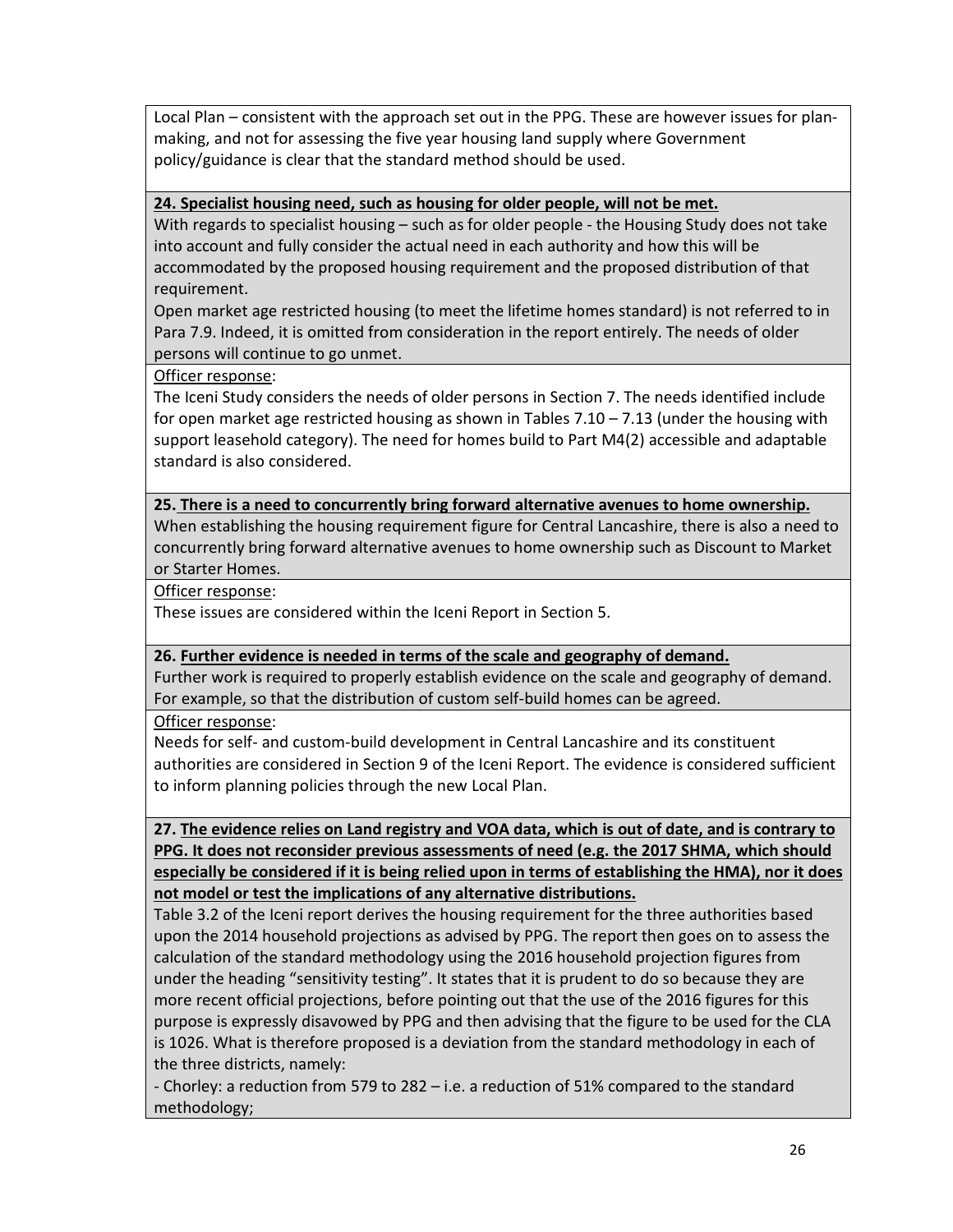- Preston: an increase from 241 to 410 – i.e. an increase of 70% compared to the standard methodology;

- South Ribble: an increase from 206 to 334 – i.e. an increase of 63% compared to the standard methodology.

The housing study calculates the minimum housing requirement for the HMA using the standard method but stops short of considering whether there is justification for a higher housing requirement. It is therefore incomplete. It does not consider the possibility of higher housing need above the standard method by testing the robustness of the **2014** based household projections.

It does not reconsider previous assessments of need (e.g. the **2017 SHMA**);

It does not model and test alternative distributions/apportionment figures; or the potential negative impacts of the combined standard method figure being lower than the combined adopted Core Strategy requirement.

Nor does it consider higher growth to align with City Deal and economic-led objectives and aspirations.

Furthermore, it only tests use of **2016** based household projections notwithstanding that national guidance (PPG) *expressly* indicates that they are not to be used.

Officer response:

The assessment of need is based on the Government's standard method consistent with the PPG and using the data sources set out therein. It uses the 2014-based Household Projections in calculating Central Lancashire's local housing need, as the PPG specifies. This is used to define the scale of housing need across Central Lancashire, consistent with the PPG (including Para 2a-013). The authorities have then considered how this is best distributed consistent with the approach envisaged in the PPG through the Duty to Cooperate. In doing so, the Iceni Housing Study has considered a number of alternative bases for distribution of the need.

As set out in the response to previous questions, the housing need will be kept under review as the plan making process progresses including taking account of additional evidence and public consultations on the emerging plan. This will include considering (through the plan-making process) whether justification exists for the new Local Plan to set a higher housing requirement or provide sufficient supply to enable higher housing delivery than the standard method. The objectively assessed housing need (OAN) figures within the 2017 SHMA was based on the approach set out in the 2014 PPG which has been since amended and revised by Government and is therefore out-of-date.

**Theme viii): The Councils should not rely on the Pear Tree Lane appeal decision. Further, the more recent Chain House Lane appeal decision does not take precedence over all other appeal decisions.** 

### **28. The Councils should not rely on the Pear Tree Lane appeal decision [Appeal Ref: APP/D2320/W/17/3173275] at Euxton. The more recent Chain House Lane appeal decision [Appeal Ref: APP/D2320/W/17/3173275] does not take precedence over all other appeal decisions.**

In the Pear Tree Lane appeal decision [Appeal ref: APP/D2320/W/17/3173275], the Inspector confirmed it would not be unreasonable to continue using the unchanged housing requirement figure and unchanged apportionment in the adopted Core Strategy. More importantly it is a decision which pre-dated the up to date approach of the use of the standard method. The proposed draft MoU circumvents that approach by declaring that it intends to revise the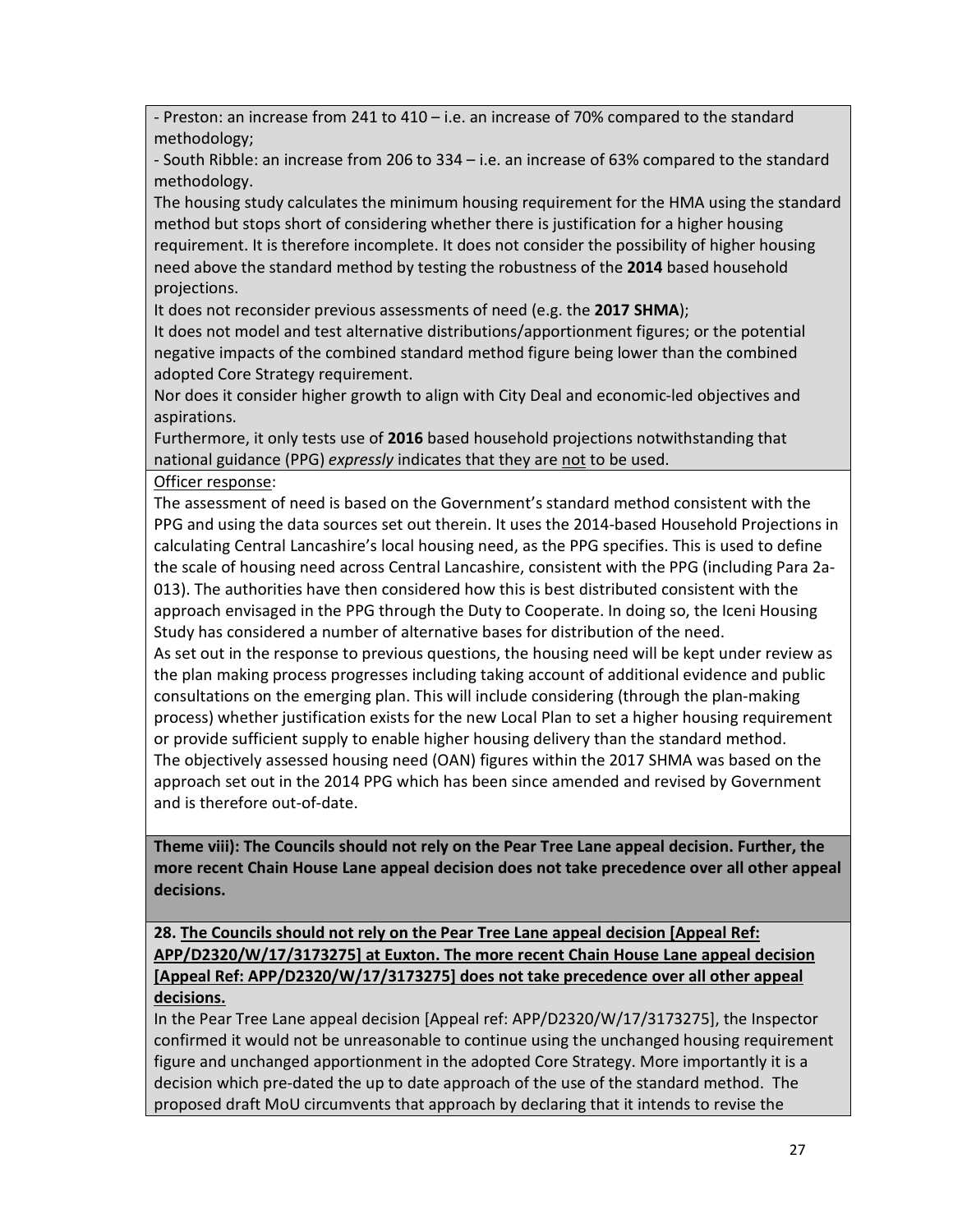housing distribution and promote a new 'policy-on' approach to calculating five year supply well in advance of that distribution being properly tested through the Local Plan review examination process.

The more recent Chain House Lane appeal decision [Appeal Ref: APP/D2320/W/17/3173275, Land at Pear Tree Lane, Euxton] does not take precedence over all other appeals.

### Officer response:

The Pear Tree Lane appeal inspector gave weight to the fact that the authorities have a shared core strategy and proved track record of joint working; an evidence base that considered housing needs across the Central Lancashire housing market area; and an approach to the apportionment of the HMA's housing needs which had been considered and agreed by the three Central Lancashire local authorities.

The principles of the revised MOU, once it has been consulted upon and endorsed by the three authorities, have also been supported in a recent (Dec 2019) appeal decision regarding Land to the South of Chain House Lane, Whitestake, Preston. [Appeal Ref: APP/F2360/W/19/3234070, Land to the South of Chain House Lane, Whitestake]. This includes the housing need calculation using the standard method for Central Lancashire and the criteria considered in assessing the proposed distribution, which the Inspector found to not different significantly from the Core Strategy distribution.

### **Theme ix): Brownfield land.**

## **29. Brownfield land has not been adequately considered.**

The NPPF Section 11 seeks to encourage more Brownfield reuse, and the identification of all brownfield land in the brownfield registers is important. CPRE is urging Government to invest more in our wasted Brownfield land. Preston needs much needed investments as do the existing towns of South Ribble and Chorley. It is possible that a more comprehensive search for previously used sites is necessary as regeneration should be at the heart of the Local Plan for Central Lancashire.

The Brownfield Registers appear to have overlooked some sites, or classed them as 'unsuitable', when in reality they have potential that should be unlocked by relevant stakeholders. If more brownfield land was recorded and higher density development provides more housing, the need to build on countryside, particularly that afforded Green Belt protection would be avoided. Officer response:

The Iceni Study has sought to arrive at a nominal 'broad urban capacity figure' by taking the total quantum of untested SHELAA housing submissions and removing those submissions which fall wholly within the Green Belt or within open countryside. At this point in time, on the basis of the current evidence base and the SHELAA process, it is recognised that there will be opportunities for sites to be reconsidered subject to further testing/ analysis as the plan-making process progressed.

The Housing Study is clear at paragraph 4.36 that "The [SHELAA] assessment is not expected to determine which of these sites are most suitable to meet those requirements however; as this is the role of the Local Plan." The study also emphasises at paragraph 4.40 that "this figure [housing capacity] has not been subject to detailed constraints testing and the figures set out are not an indication of deliverable or developable supply. For instance, some of the sites included within the Table below are situated within the Green Belt or Flood Zone 3. There is also the possibility that there is an element of double counting in the sites submitted to the SHELAA process which have yet to be filtered out".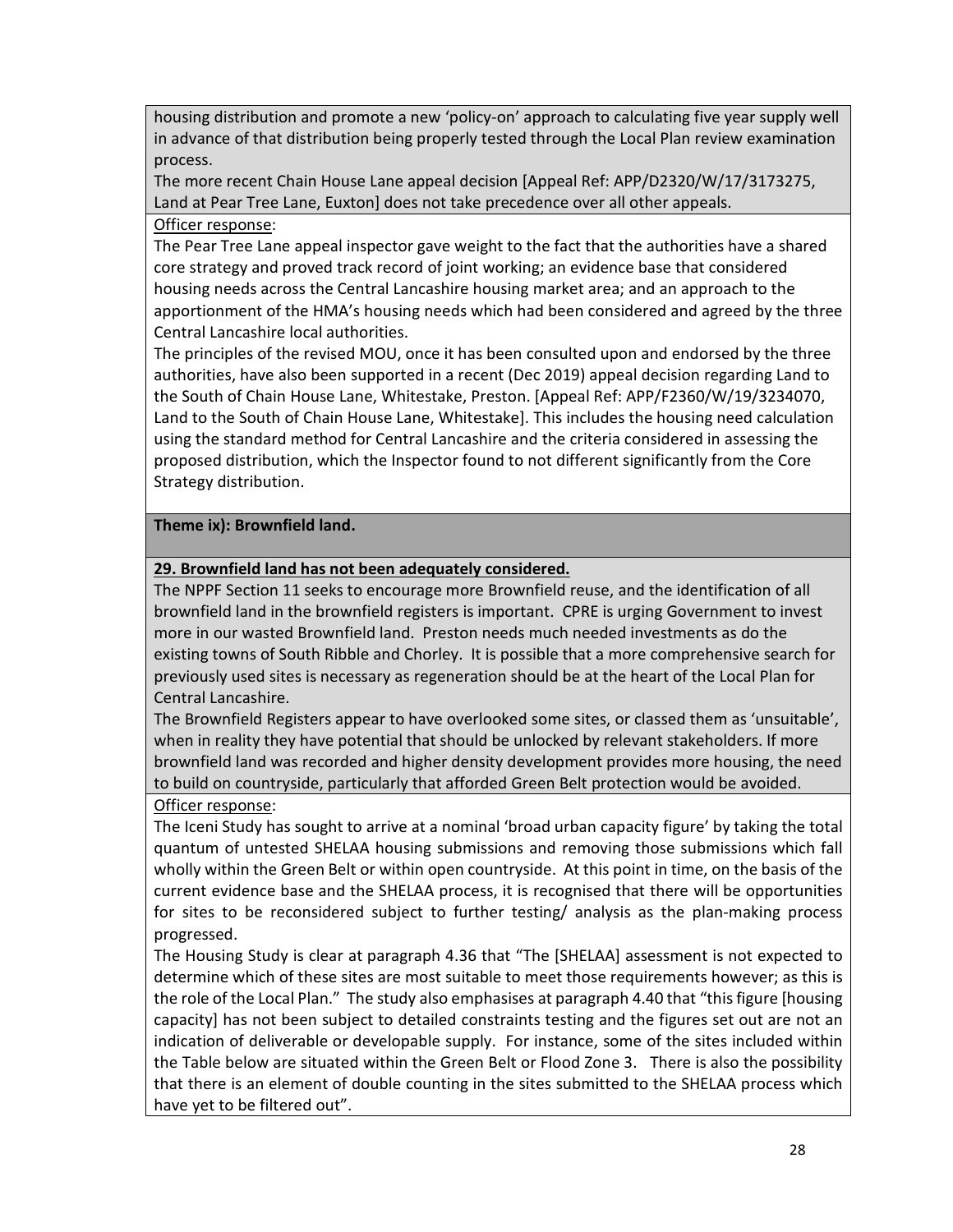As the plan-making process continues to progress, the Councils will give further consideration to the suitability of brownfield and greenfield sites; setting the deliverability of these sites against the criteria clearly stated in national planning policy and guidance.

The Call for Sites 3 is requesting brownfield sites and the Councils will continue to look for brownfield sites.

The Councils are not considering a Green Belt review. The Local Plan will apply a sequential / hierarchical approach i.e. brownfield sites first. A Green Belt review would only be considered if there are not enough deliverable sites to meet the identified need.

The 3 authorities keep their Brownfield Registers up to date. Additional sites can be submitted on the Brownfield Registers – please let us know about any brownfield sites so they can be added if appropriate.

### **Theme x): Inaccuracies in the Iceni Report.**

#### **30. There are inaccuracies in the Iceni Report:**

#### **Table 4.12**

Even if the inclusion of all of the proposed variables as being relevant for informing the distribution are accepted as relevant, the average (mean) of the percentages presented in each column do not result in the recommended percentage split at the bottom of the column. It is noted that **the average of the numbers would not necessarily equate to a proportion of housing** (i.e. add to 100) the 'Land Not Subject to National Constraints' row does not total 100%. However, even when prorated the numbers still do not match the recommended split in Table 4.12. **While these differences are small they show that the evidence being relied upon is not entirely accurate**. As a side, it is noted that the population distribution row does not add to 100%.

The inclusion of 'Nominal Urban Capacity', 'Existing Spatial Strategy', and 'Land not Subject to National Constraints' as determining factors in the proportioning of the housing requirement of Central Lancashire. The urban capacity of the settlements, presence of constraints or historic planning strategies do not have a bearing on assessing the housing needs to be met in the context of a reviewed Plan. Rather, the inclusion clouds the judgement of meeting the need for housing as close as possible to where is arises in a sustainable manner. **When the 3 inappropriate variables are removed the results of table 4.12 are different.**

**Table 4.12 should be revised to include weighting to each indicator**. This would provide a more accurate reflection of housing distribution. Each indicator is relevant, however should be given proportionate weight according to its significance in determining the housing requirement distribution. Given the national affordable housing crisis, the greatest weight should be attributed to affordable housing provision. Significant weight should also be attributed to the local housing need prior to re-distribution and the distributions of the population and workforce. The distribution should also acknowledge the importance of the location of past completions.

### **Tables 3.1 and 5.9**

Two other factors are essential in the consideration of affordable housing need, namely the household growth projections, as outlined in Table 3.1 of the Report and the need for affordable housing, as outlined in Table 5.9.

The table highlights that Chorley has the highest annual household growth projections (498) – over twice the figures projected for Preston (225) and South Ribble (178). This identifies that the greatest increase in household numbers is anticipated within this authority. The gross need for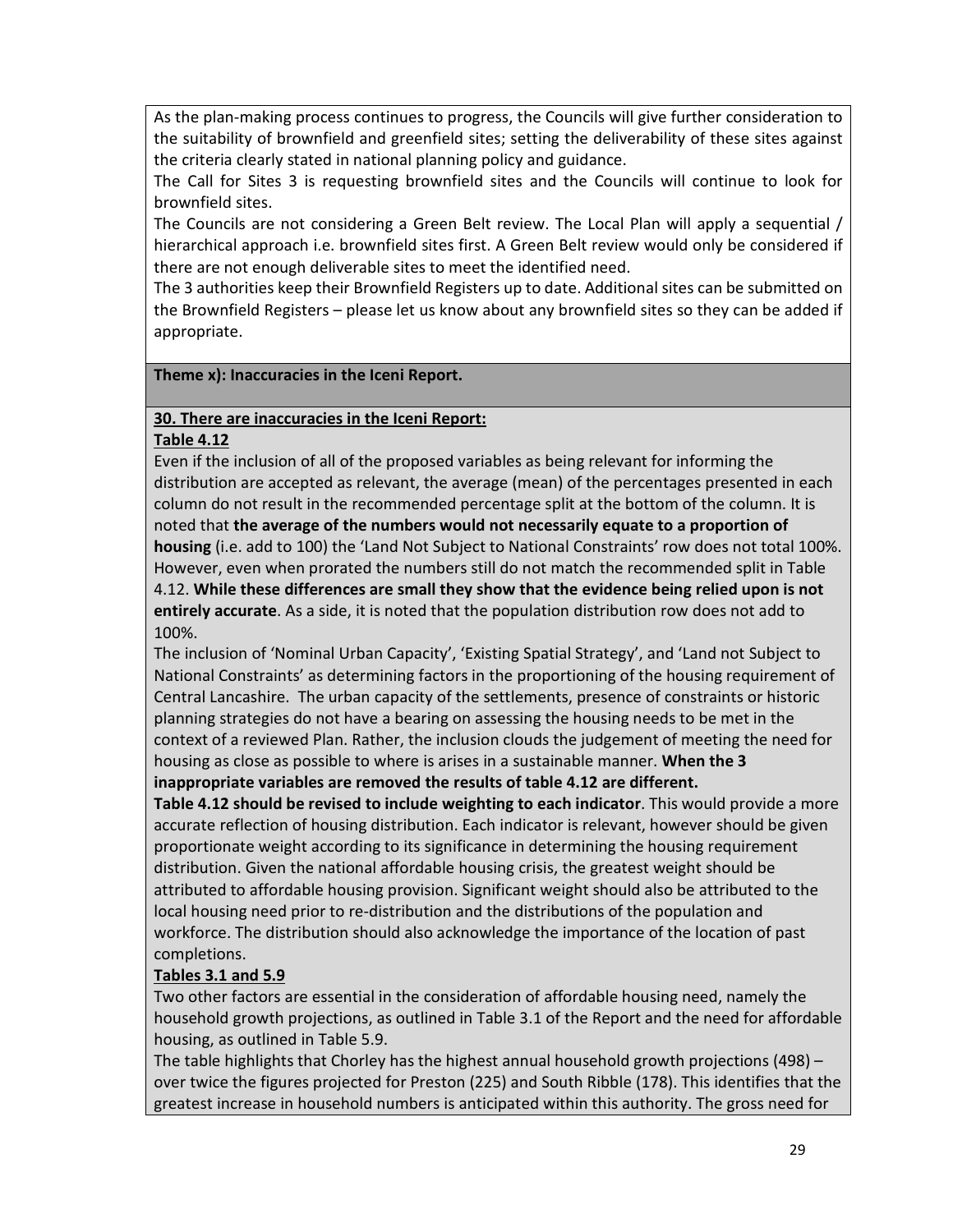affordable housing should also be given significant weight in the determination of the housing distribution. The table indicates that South Ribble has the highest need, followed by Chorley. It should be noted that both of these authorities have a gross need considerably higher than Preston. The delivery of affordable housing within these authorities is therefore vital. It would be a significant oversight not to factor this into the overall distribution of the housing requirement.

The affordable housing requirement, as currently outlined in Policy 7 of the Core Strategy must also be considered in the determination of the housing distribution. Applying the current planning policy requirement (30%) to the proposed housing requirements would not allow the annual affordable housing need, as set out above, to be met in either Chorley or South Ribble. This is apparent without any reference to the fact that some sites e.g. small sites will be exempt from affordable housing provision, further diminishing the number of affordable homes provided. The distribution of the housing requirement is unjustified as it will not deliver sufficient affordable housing to meet the population's needs. It also fails to take account of and address relative affordability, particularly within Chorley which has the highest affordability ratio.

Officer response:

In respect of Table 4.12, the Iceni Study is clear at paragraph 4.46 that the Table sets out "the various variables which have influenced our recommendation on the distribution of housing need". It is intended that the distribution should recognise the need to maximise urban capacity; locate homes close to jobs in order to build a strong and response economy; and respond to the extent of nationally significant constraints in Chorley and South Ribble. This approach is reflective of the Framework's emphasis on promoting sustainable patterns of development. It is however noted that the population distribution does not add up to 100%. The split should in fact read: Chorley: 32%, Preston: 38% and South Ribble: 30%.

It should be stressed that the variables of 'Nominal Urban Capacity', 'Existing Spatial Strategy', and 'Land not Subject to National Constraints' do not influence the assessment of local housing need; but do influence the distribution of the local housing need. This is considered to be fully justified by the PPG [2a-013] which enables authorities planning on a joint basis to distribute the sum of the local housing need for each planning authority.

The variables set out in the Housing Study are considered to support sustainable patterns of development in accordance with national policy and guidance; and an appropriate basis for which to arrive at a distribution of the total local housing need figure for the joint plan area.

## Next steps

- 1.20 The consultation responses were reviewed by the three councils and the comments helped inform the decision to sign up to the MOU as drafted. The consultation responses and the Councils comments were reported to the Central Lancashire Joint Advisory Committee (JAC) on 28th January 2020.
- 1.21 Following the JAC the next steps are as set out below;
	- The Memorandum of Understanding and Statement of Cooperation will be taken through the relevant delegation/ Full Council approval processes for each Council.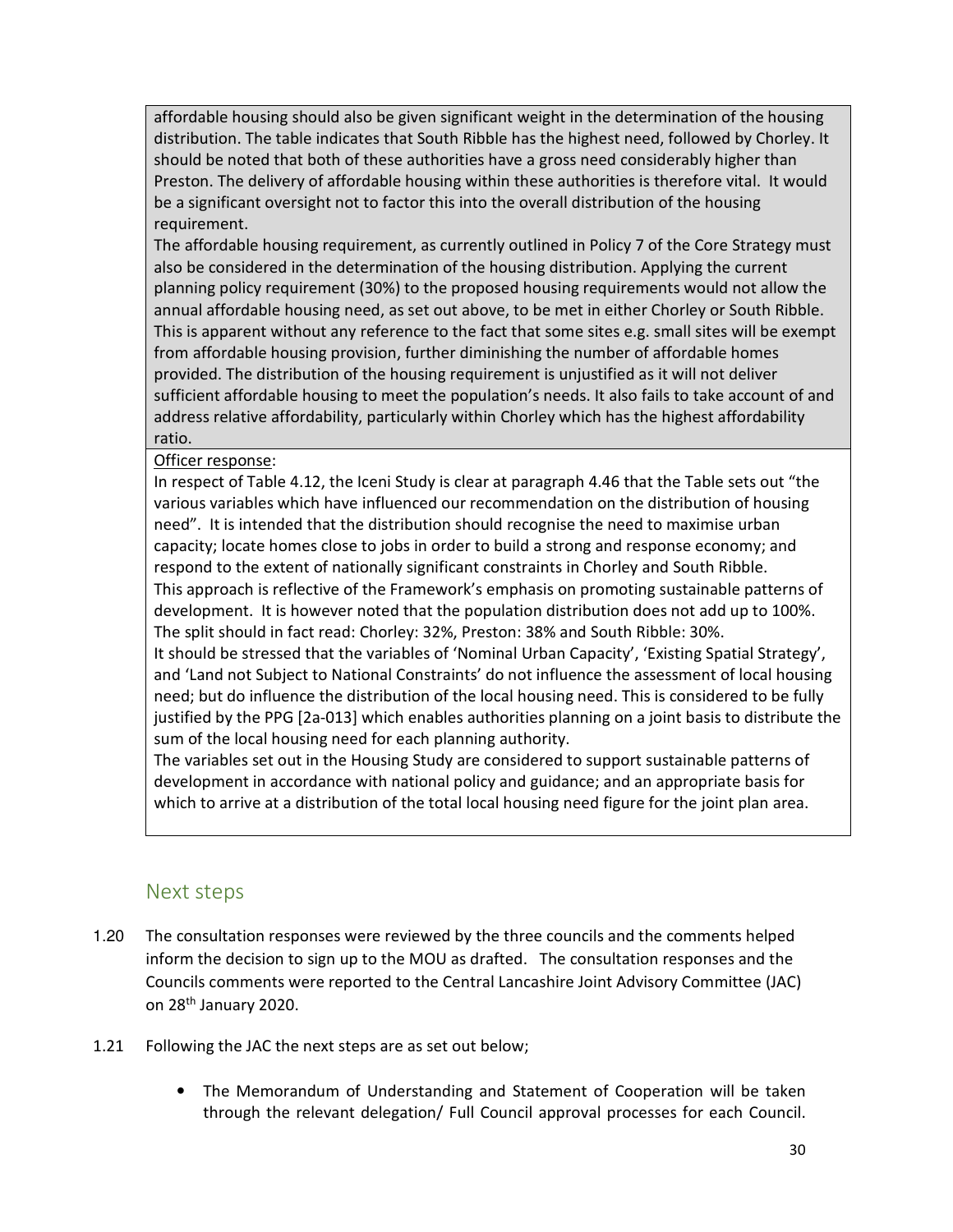The MOU and Statement of Cooperation was approved by Chorley Council on Tuesday 25th February and South Ribble Borough Council on Wednesday 26th February 2020. A report will be on the agenda for Preston City Council on 16th April 2020, with a recommendation to approve.

- The MOU and SOC between the Central Lancashire authorities will be adopted and thus take effect immediately following the approval by all three of the Central Lancashire Authorities;
- The approved MOU and consultation outcomes report will be inserted on the Councils' websites and the Central Lancashire Local Plan website and all responders notified of the MOU approval and responses to their representations;
- The Iceni Housing Study will be updated for finalisation as evidence. This was updated in March 2020 and is now available on the Councils' websites for download;<sup>2</sup> and
- The Councils will work together to monitor housing completions and five-year housing land supply positions against these requirements, and present to JAC when completed.

<sup>2</sup> https://centrallocalplan.lancashire.gov.uk/media/1140/160320-central-lancs-housing-study\_final.pdf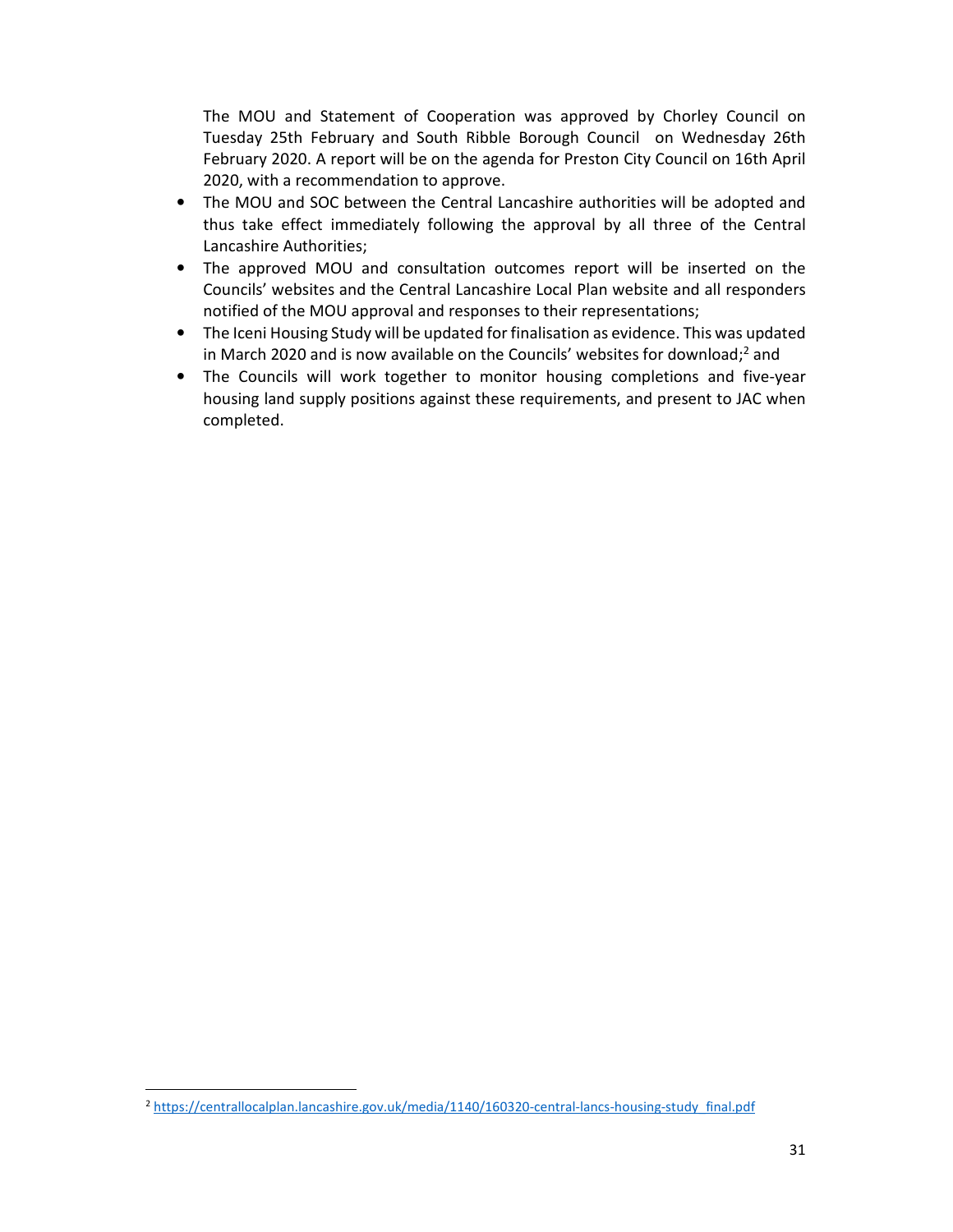## Appendix 1

List of all respondents to the consultation

- 1. Cllr Terry Brown, Chorley Councillor (East Ward)
- 2. Cllr Laura Lennox, Chorley Councillor (Astley and Buckshaw Ward)
- 3. County Planning Ltd
- 4. Brindle Parish Council, Chorley
- 5. Cllr Aaron Beaver, Chorley Councillor (Chorley North West Ward)
- 6. Cllr Margaret France, Chorley Councillor (Wheelton and Withnell Ward)
- 7. Emerys (on behalf of Wainhomes)
- 8. Bretherton Parish Council, Chorley
- 9. Charnock Richard Parish Council, Chorley
- 10. Wheelton Parish Council, Chorley
- 11. Councillor Alan Whittaker, Chorley Councillor (Chisnall Ward)
- 12. Campaign for the Protection of Rural England (CPRE)
- 13. PWA Planning
- 14. Savills, on behalf of Bloor Homes North West
- 15. Redrow Homes
- 16. Home Builders Federation
- 17. Homes England
- 18. Gladmans
- 19. De Pol, on behalf of Northern Trust
- 20. Lichfields
- 21. Member of public
- 22. Turleys, on behalf of Story Homes
- 23. Rowlands
- 24. Sedgwicks, on behalf of Hollins Strategic Land
- 25. Lea Hough
- 26. Smith & Love
- 27. Pegasus
- 28. Shoosmiths
- 29. Ribble Valley Council
- 30. Member of the public
- 31. Broughton Parish Council, Preston
- 32. Heath Charnock Town Council, Chorley
- 33. Member of public
- 34. Adlington Town Council, Chorley
- 35. Maddox Planning, on behalf of Mill Lane Estates Ltd
- 36. Smith & Love, on behalf of member of public
- 37. Whittingham Parish Council, Preston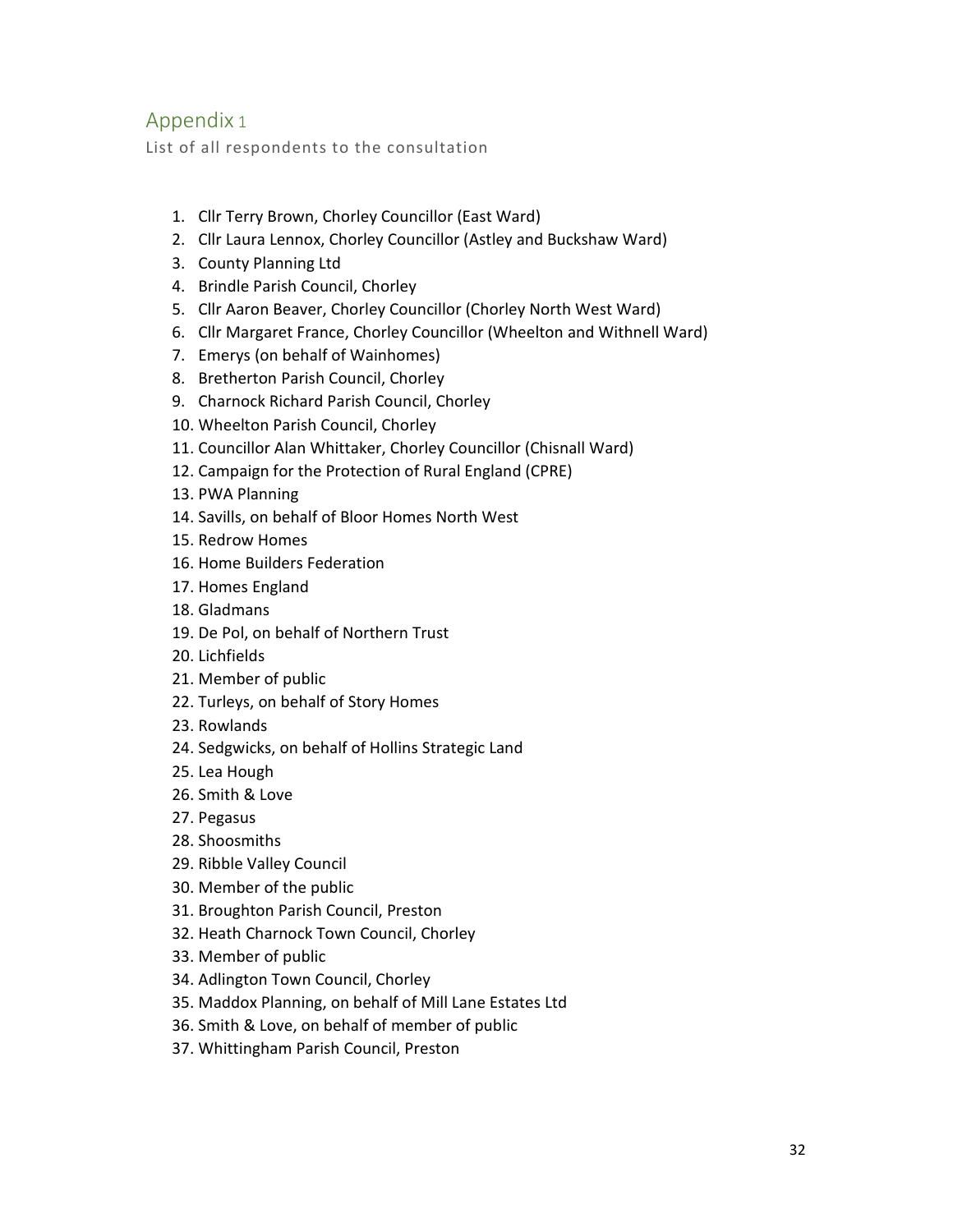# Appendix 2

Full list of all stakeholders consulted

#### - All **Elected Members** within Preston, South Ribble and Chorley

### - All **County Councillors** representing Preston, South Ribble and Chorley

#### - All **Parish Councils** within Preston, South Ribble and Chorley:

| Chorley                                                                                                                                                                                                                                                                                                                                                                                                                                                                                                                                                                                                                                                                                                                                                                                               | Preston                                                                                                                                                                                                                                                                                                                                                                                                               | <b>South Ribble</b>                                                                                                                                                                                   |
|-------------------------------------------------------------------------------------------------------------------------------------------------------------------------------------------------------------------------------------------------------------------------------------------------------------------------------------------------------------------------------------------------------------------------------------------------------------------------------------------------------------------------------------------------------------------------------------------------------------------------------------------------------------------------------------------------------------------------------------------------------------------------------------------------------|-----------------------------------------------------------------------------------------------------------------------------------------------------------------------------------------------------------------------------------------------------------------------------------------------------------------------------------------------------------------------------------------------------------------------|-------------------------------------------------------------------------------------------------------------------------------------------------------------------------------------------------------|
| <b>Adlington Town Council</b><br>Anderton Parish Council<br>Anglezarke Parish Council<br>Astley Village Parish Council<br><b>Bretherton Parish Council</b><br><b>Brindle Parish Council</b><br><b>Charnock Richard Parish</b><br>Council<br>Clayton-le-Woods Parish<br>Council<br><b>Coppull Parish Council</b><br><b>Croston Parish Council</b><br><b>Cuerden Parish Council</b><br><b>Eccleston Parish Council</b><br><b>Euxton Parish Council</b><br><b>Heapey Parish Council</b><br><b>Heath Charnock Parish Council</b><br><b>Heskin Parish Council</b><br><b>Hoghton Parish Council</b><br>Mawdesley Parish Council<br>Rivington Parish Council<br><b>Ulnes Walton Parish Council</b><br><b>Wheelton Parish Council</b><br>Whittle-le-Woods Parish<br>Council<br><b>Withnell Parish Council</b> | <b>Barton Parish</b><br>Council<br>Broughton-in-<br>Amounderness<br>Parish Council<br>Goosnargh<br>Parish Council<br>Parish Council<br>Grimsargh<br>Parish Council<br>Parish Council<br>Haighton<br>Parish Council<br>Ingol and<br>Tanterton<br>Neighbourhood<br>Council<br>Lea and Cottam<br>Parish Council<br>Little Hoole<br>Parish Council<br>Whittingham<br>Parish Council<br>Woodplumpto<br>n Parish<br>Council | <b>Farington Parish Council</b><br><b>Hutton Parish Council</b><br>Longton Parish Council<br>Much Hoole Parish Council<br>Penwortham Town Council<br>Samlesbury and Cuerdale<br><b>Parish Council</b> |
|                                                                                                                                                                                                                                                                                                                                                                                                                                                                                                                                                                                                                                                                                                                                                                                                       |                                                                                                                                                                                                                                                                                                                                                                                                                       |                                                                                                                                                                                                       |

## - All **Neighbouring and nearby local authorities**:

- Blackburn with Darwen Borough Council
- Rossendale Borough Council
- Ribble Valley Borough Council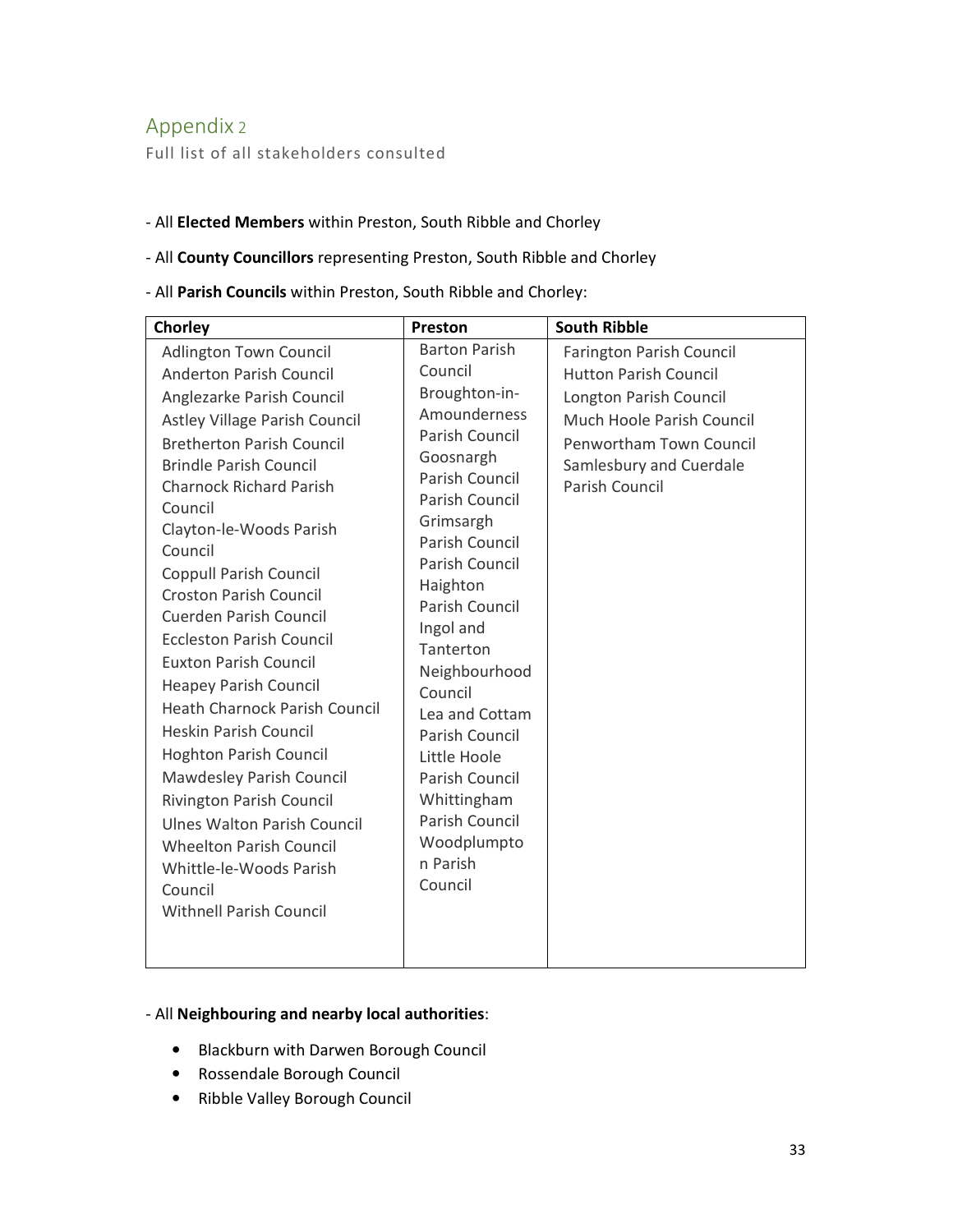- Hyndburn Borough Council
- Lancaster City Council
- Blackpool Borough Council
- Wyre Council
- Lancashire County Council
- Fylde Borough Council
- Bolton Metropolitan Borough Council
- West Lancashire Borough Council
- Wigan Metropolitan Borough Council
- All the below categories of organisations registered on the **Central Lancashire Developer Forum mailing list** and the **Central Lancashire General Mailing List**

| <b>Developers and Agents</b>      | <b>Private Organisations</b>      | <b>Statutory Organisations</b>    |
|-----------------------------------|-----------------------------------|-----------------------------------|
| Hollins Strategic Land            | <b>SSA Planning Limited</b>       | Lancashire Crime                  |
| Seddon Homes                      | <b>Redrow Homes</b>               | Commissioner                      |
| <b>Brookhouse Group</b>           | Logik Developments                | <b>British Gas Trading LTD</b>    |
| <b>Home Builders Federation</b>   | J. Mallinson (Ormskirk) Ltd.      | Cadent                            |
| Persimmon Homes /                 | Errigal Investments Ltd           | <b>Canal and River Trust</b>      |
| <b>Persimmon Homes</b>            | <b>Rowland Homes</b>              | Chorley and South Ribble          |
| Lancashire                        | Cassidy + Ashton                  | CCG                               |
| <b>Acland Bracewell Surveyors</b> | <b>Garner Town Planning Ltd</b>   | <b>Council for British</b>        |
| <b>Progress Housing Group</b>     | <b>Armitstead Barnett</b>         | Archaeology                       |
| Jigsaw Homes                      | <b>Persimmon Homes</b>            | <b>Electricity North West Ltd</b> |
| Community Gateway                 | Lancashire                        | <b>Environment Agency</b>         |
| <b>Property Capital PLC</b>       | <b>SHP Valuers</b>                | <b>Highways England</b>           |
| <b>Barratt Homes</b>              | Stephenson Studio                 | <b>Marine Management</b>          |
| <b>Taylor Wimpey</b>              | Martin Planning Ltd               | Organisation                      |
| Places for People                 | <b>Acland Bracewell Surveyors</b> | <b>NHS England North</b>          |
| Rapleys                           | P Wilson & Company LLP            | O <sub>2</sub>                    |
| Cassidy + Ashton                  | <b>Chartered Surveyors</b>        | The Coal Authority                |
| Story Homes Ltd / Story           | Savills (UK) Limited              | <b>Theatres Trust</b>             |
| <b>Homes North West</b>           | <b>NWA Architectural</b>          | Three                             |
| <b>Taylor Wimpey</b>              | <b>Sedgwick Associates</b>        | Virgin Media                      |
| Lichfields                        | Ove Arup and Partners             | <b>Vodafone Ltd</b>               |
| <b>Redrow Homes</b>               | Limited                           | Office for Road and Rail          |
| <b>PWA Planning</b>               | <b>Bowcliffe</b>                  | <b>National Grid</b>              |
| <b>Nexus Planning</b>             | De Pol Associates                 | Lancashire Police                 |
| <b>Onward Homes</b>               | <b>Persimmon Homes</b>            | Cornerstone                       |
| Logik Developments Ltd            | (Lancashire)                      | Telecommunications                |
| <b>Rowland Homes</b>              | <b>GL Hearn Ltd</b>               | Infrastructure Limited (CTIL)     |
| Lancashire County Council         | <b>PWA Planning</b>               | Planning Inspectorate             |
| PBA, now part of Stantec          | Smith & Love Planning             | Defence Infrastructure            |
| <b>Homes England</b>              | Consultants                       | Organisation                      |
| <b>Paul Butler Associates</b>     |                                   | <b>Electricity North West</b>     |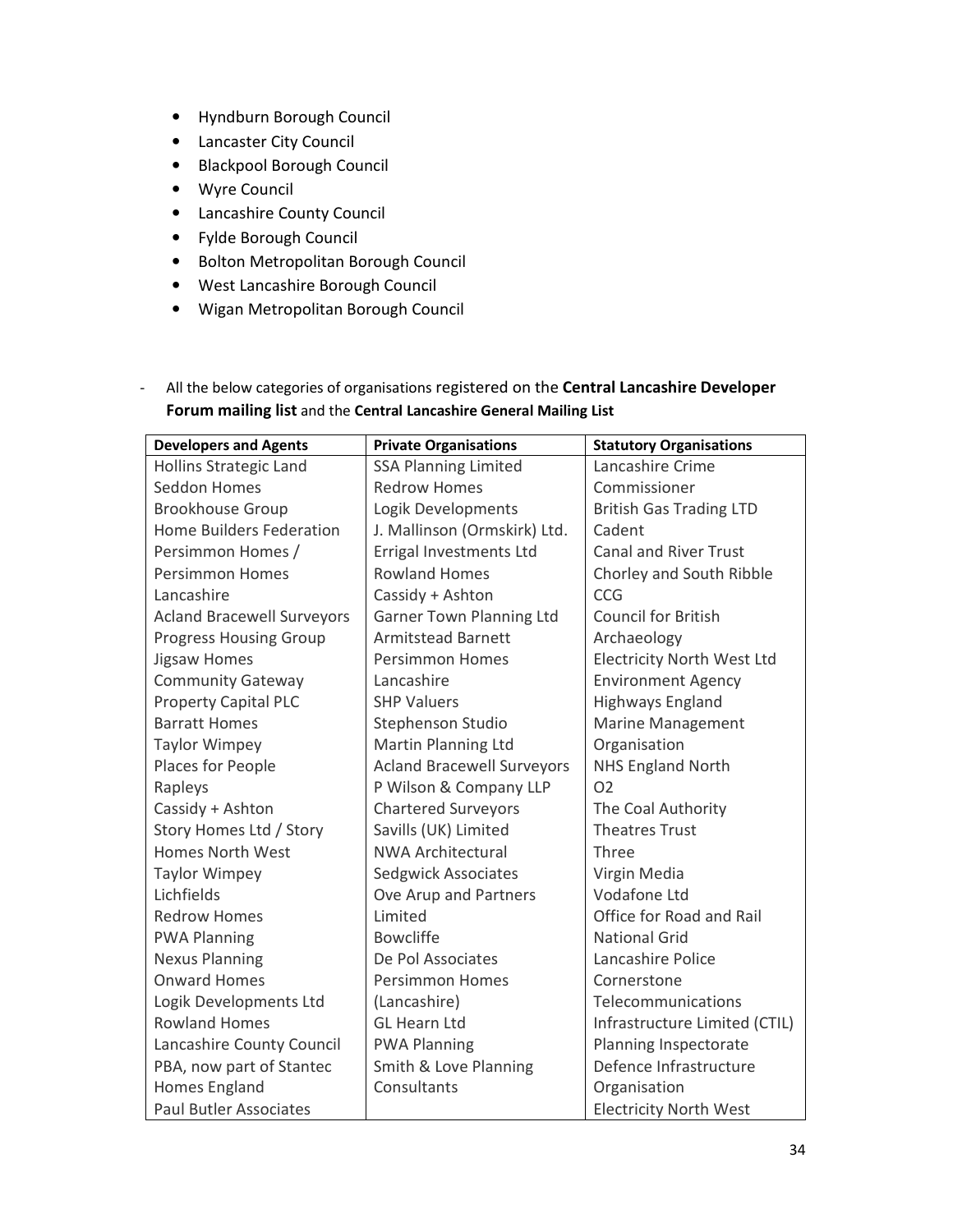| Cushman & Wakefield             | Maybern Planning and                 | <b>United Utilities</b>         |
|---------------------------------|--------------------------------------|---------------------------------|
| P Wilson & Company LLP          | Development Ltd                      | Homes England                   |
| <b>Chartered Surveyors</b>      | Montagu Evans                        | Historic England                |
| Eckersley                       | <b>FJH Associates Limited</b>        | Community Power,                |
| <b>Steven Abbott Associates</b> | <b>Montpelier Chartered</b>          | Powergen                        |
| <b>LLP</b>                      | Accountants                          | EE                              |
| Gladman Developments Ltd        | <b>Nexus Planning</b>                | Vodafone                        |
| <b>NJL Consulting</b>           | Wood PLC on Behalf of                | Northern Railways               |
| <b>Wainhomes North West</b>     | <b>National Grid</b>                 | <b>National Farmers Union</b>   |
|                                 | <b>County Planning Ltd</b>           | <b>Greater Preston Clinical</b> |
|                                 | Network Rail                         | <b>Commissioning Group</b>      |
|                                 | <b>Indigo Planning</b>               |                                 |
|                                 | <b>Acland Bracewell Surveyors</b>    |                                 |
|                                 | Ltd.                                 |                                 |
|                                 | <b>Strategic Land Group</b>          |                                 |
|                                 | <b>Chilton Estates Ltd</b>           |                                 |
|                                 | <b>Walsingham Planning</b>           |                                 |
|                                 | <b>Story Homes</b>                   |                                 |
|                                 | <b>GL Hearn</b>                      |                                 |
|                                 | <b>Property Capital PLC</b>          |                                 |
|                                 | <b>Mcdermott Developments</b>        |                                 |
|                                 | Ltd.                                 |                                 |
|                                 | <b>Paul Butler Associates</b>        |                                 |
|                                 | <b>Wildlife Trust for Lancashire</b> |                                 |
|                                 | Iceni Projects                       |                                 |
|                                 | Knights plc                          |                                 |
|                                 | <b>Russell Homes</b>                 |                                 |
|                                 | <b>Partner Construction</b>          |                                 |
|                                 | <b>DPP ONE Ltd</b>                   |                                 |
|                                 | <b>Bramhall Town Planning</b>        |                                 |
|                                 | <b>Steven Abbott Associates</b>      |                                 |
|                                 | <b>LLP</b>                           |                                 |
|                                 | <b>Brookhouse Group</b>              |                                 |
|                                 | John Turner                          |                                 |
|                                 | Meller Speakman                      |                                 |
|                                 | Lancashire County Council            |                                 |
|                                 | Avison Young (for National           |                                 |
|                                 | Grid)                                |                                 |
|                                 | Pegasus Group                        |                                 |
|                                 | <b>Emery Planning</b>                |                                 |
|                                 | <b>CBRE</b>                          |                                 |
|                                 | <b>WYG</b>                           |                                 |
|                                 | Lea Hough & Co                       |                                 |
|                                 | <b>Wallace Land Investments</b>      |                                 |
|                                 | Mantagu Evans                        |                                 |
|                                 | Wyre Council                         |                                 |
|                                 | Seddon Homes                         |                                 |